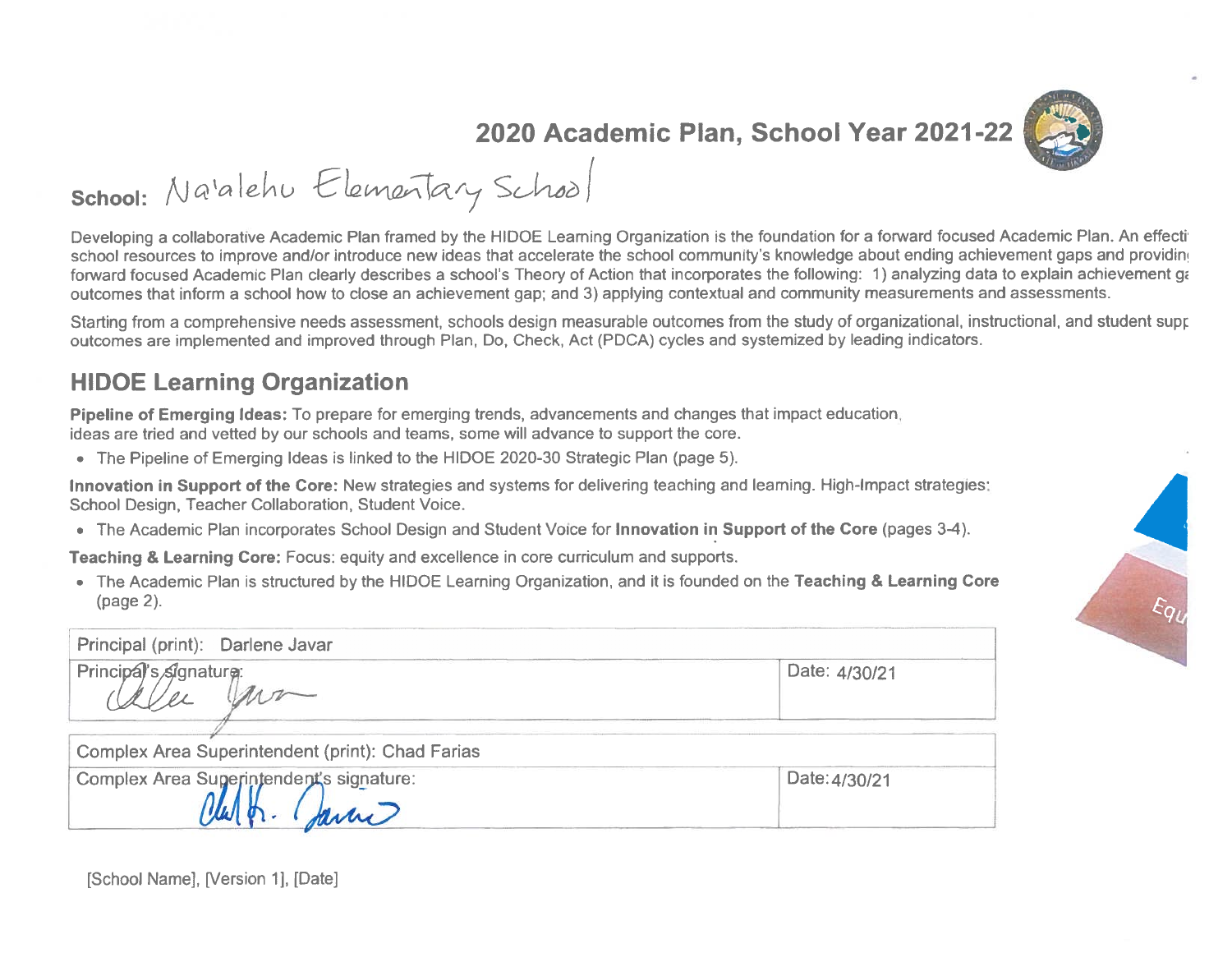

# *Academic Plan, School Year 2021-22*

# Na'alehu Elementary School (3.29 & beyond updates in purple w/beige highlights

NES Academic Plan Process:

- Stakeholder development and review of CNA. CNA is organized by Victoria Bernhardts' 4 types of data- demographic, perceptual, student learning and school processes. Implications from the CNA were used to build the academic plan.
- Late fall, NES began analyzing the [HIDOE School Design](https://drive.google.com/file/d/1dsyKBDAZoy8Zd9Nc_tNIE4X8iHl0slSi/view) Matrix using various school level tools/activities to learn the matrix and to begin determining our NES Implementation Phase. This work is used to develop the NES academic plan. Regardless of the phase NES determined itself to be in, Enabling Activity reflects efforts toward Full Implementation
- Because of 2 different frameworks, Bernhardt & School Design, NES attempts to merge and crosswalk the CNA Academic Plan implications and the School Design self-study work. For school year 20-21, NES will be reformatting the CNA to use School Design as the primary organizer, and Bernhardts' data types embedded.
- Color coding is based on School Design Principles. Design Principle 1 **(P1)** Core Values and mindset: Blue. Design Principle 2 **(P2)** Curriculum and Learning Design: Red Design Principle 3 **(P3)** Infrastructure: Green Design Principle 4 **(P4)** Student Learning Products and Voice: Purple. **WASC** Focus Areas: Pink .Title I Crosswalk: Pink Highlight. Q4 & SY21.22 Priority per leadership team: Yellow Highlight. CLSD: Purple

Developing a collaborative Academic Plan framed by the HIDOE Learning Organization is the foundation for a forward focused Academic Plan. An effective Academic Plan utilizes existing school resources to improve and/or introduce new ideas that accelerate the school community's knowledge about ending achievement gaps and providing equitable services for all students. A forward focused Academic Plan clearly describes a school's Theory of Action that incorporates the following: 1) analyzing data to explain achievement gaps; 2) incorporating measurable outcomes that inform the closing of the achievement gap; and 3) applying contextual and community measurements and assessments. Starting from a comprehensive needs assessment, schools study organizational, instructional, and student support systems to design measurable outcomes. The measurable outcomes are implemented and improved through Plan, Do, Check, Act (PDCA) cycles and systemized by leading indicators.

### **HIDOE Learning Organization**

**Pipeline of Emerging Ideas**: To prepare for emerging trends, advancements and changes that impact education, ideas are tried and vetted by our schools and teams, some will advance to support the core.

● The Pipeline of Emerging Ideas is linked to the HIDOE 2020-30 Strategic Plan (page 5).

**Innovation in Support of the Core**: New strategies and systems for delivering teaching and learning. High-Impact strategies: School Design, Teacher Collaboration, Student Voice.

● The Academic Plan incorporates School Design and Student Voice for **Innovation in Support of the Core** (pages 3-4).

**Teaching & Learning Core:** Focus: equity and excellence in core curriculum and supports.

● The Academic Plan is structured by the HIDOE Learning Organization, and it is founded on the **Teaching & Learning Core** (page 2)



[Na'alehu Elementary School], [Version 1], [5.16.20]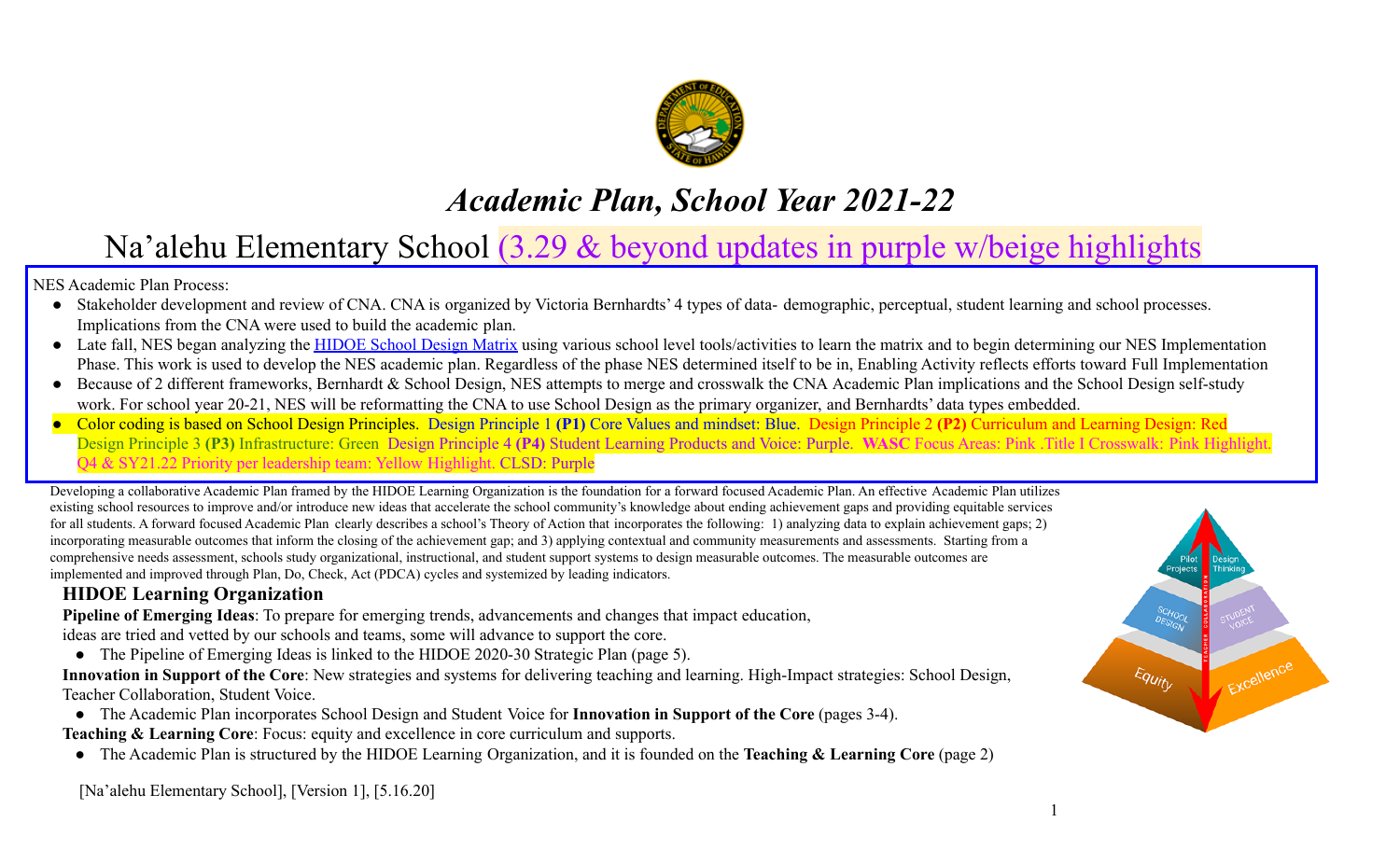

## **Teaching & Learning Core: Equity and Excellence**

In order to address equity, list the targeted subgroup(s) and their identified needs. Specifying enabling [activities](https://docs.google.com/document/d/1_CBCCCUPTqpr2sEeh1fQ9EUVupyhBBZlYUdzcm9zCw0/edit) in the academic plan should address identified subgroup(s) and their needs.

| <b>Achievement Gap</b>                                                                                                                                                                                                                                                                                                                                                                                                                                                                                                                                                                                                                                                            | <b>Theory of Action</b>                                                                                                                                                                                                                                                                                                                                                                                                                                                                                                                                                                                                         | <b>Enabling Activity</b> (SW6)                                                                                                                                                                                                                                                                                                                                                                                                                                                                                                                                                                                                                                                                                                                                                                                                                                                                                                                                                                                                                                                                                                                                                                                                                                                                                                                                                                                                                                                                                                                                                                                                                                                                                                                                                                                                                                                                                                                                                                                                                                                                                                                                                                                                                                                                                                    |
|-----------------------------------------------------------------------------------------------------------------------------------------------------------------------------------------------------------------------------------------------------------------------------------------------------------------------------------------------------------------------------------------------------------------------------------------------------------------------------------------------------------------------------------------------------------------------------------------------------------------------------------------------------------------------------------|---------------------------------------------------------------------------------------------------------------------------------------------------------------------------------------------------------------------------------------------------------------------------------------------------------------------------------------------------------------------------------------------------------------------------------------------------------------------------------------------------------------------------------------------------------------------------------------------------------------------------------|-----------------------------------------------------------------------------------------------------------------------------------------------------------------------------------------------------------------------------------------------------------------------------------------------------------------------------------------------------------------------------------------------------------------------------------------------------------------------------------------------------------------------------------------------------------------------------------------------------------------------------------------------------------------------------------------------------------------------------------------------------------------------------------------------------------------------------------------------------------------------------------------------------------------------------------------------------------------------------------------------------------------------------------------------------------------------------------------------------------------------------------------------------------------------------------------------------------------------------------------------------------------------------------------------------------------------------------------------------------------------------------------------------------------------------------------------------------------------------------------------------------------------------------------------------------------------------------------------------------------------------------------------------------------------------------------------------------------------------------------------------------------------------------------------------------------------------------------------------------------------------------------------------------------------------------------------------------------------------------------------------------------------------------------------------------------------------------------------------------------------------------------------------------------------------------------------------------------------------------------------------------------------------------------------------------------------------------|
| Identify and describe an achievement gap including<br>but not limited to Special Education or English<br>Learners or any other sub group. The description<br>must be gathered from a comprehensive needs<br>assessment (CNA), such as Title I CNA, WASC Self<br>Study, International Baccalaureate, and may<br>include additional local measurements.<br>Median Growth Percentiles (Source: ESSA Report)<br>SY 18-19<br>ELA/<br>Math<br>Literacy<br>53<br>All Students<br>53<br>51<br>English Learner (EL)<br>44<br>+ EL Exits TSI-CU<br>Pacific Islander<br>52<br>50<br><b>TSI-CU</b><br>53<br>Disadvantaged<br>52<br>$TSI-CU(P)$<br>53<br>Native Hawaiian<br>52<br>$(TSI-CU(P)$ | What is your Theory of Action (if-then) to improve the<br>achievement gap?<br>If all staff, through professional development, are able to<br>target the needs of low socio-economic students (academic,<br>socio-emotional, behavioral, physical needs) and<br>intentionally implement Response To Intervention (RTI)<br><b>Then</b><br>• NES will provide a safe and nurturing learning<br>environment where all students want to come to school<br>• All students will have equitable access to quality<br>education.<br>• All students will achieve and demonstrate excellence,<br>therefore decreasing the achievement gap. | What are your <b>Enabling Activities</b> to improve the achievement gap?<br>Per WASC, continue to focus on implementing clearly defined, high leverage, research based school<br>wide instructional practices that address students' learning needs. (SW1)<br>$\overline{2}$ .<br>Per WASC, use objective measures, such as rubrics and indicators, to determine the student's<br>performance on the GLOs and the alignment and integration of them to the standards during<br>instruction will have more impact on the common understanding of them and will allow students to<br>reflect upon their own learning and behavior (SW1)<br>Utilize the Early Warning System (or similar) to track and progress monitor low socio-economic<br>3.<br>students for academic, socio-economic, behavioral, and physical needs. Provide RTI as appropriate.<br>Build capacity in need areas by providing pertinent professional development:<br>4.<br>Social Emotional Learning, to include Positive Action and school wide PBIS.<br>Poverty and other related issues such as "trauma" to become a 'trauma informed school'.<br>Strengthened differentiated instruction school wide<br>Evidence based distance learning strategies (DP3.MTSS)<br>Continue to focus on equitable access to quality education for all students with special emphasis on<br>5.<br>ELL population. Maintain high quality staff development for research-based ELL strategies and<br>differentiated instruction. (DP3.MTSS)<br>Per WASC recommendations, maintain and continue to examine strategies to reduce student<br>absenteeism by reviewing local, state and national policies, resources and programs. (SW1)<br>Need to develop a "never-tried" approach to chronic absenteeism population inclusive of a parent<br>component.<br>Provide strategic support for Migrant Education students who struggle in ELA and/or math.<br>(DP3.MTSS)<br>Maintain and enhance preschool opportunities to our community. (DP3.MTSS)<br>8.<br>Continue to develop and progress monitor RTI-B utilizing behavioral screener and supports for Tier<br>9.<br>1, Tier 2, and Tier 3 to strengthen social emotional learning initiatives for all students so that they feel<br>welcome and safe. Provide professional development and support of "Zones Room." (DP3.MTSS) |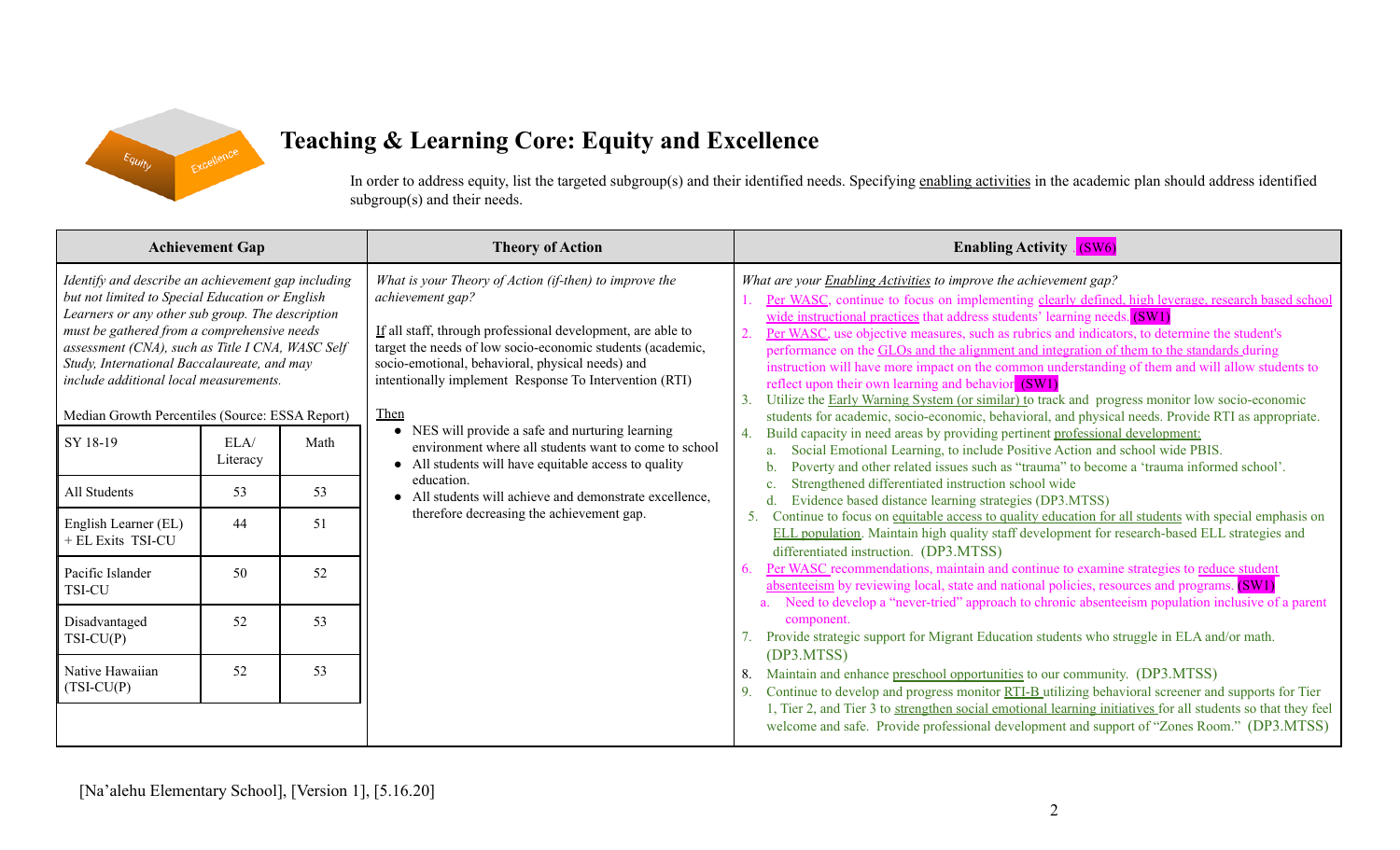

## **Innovation in Support of the Core: School Design and Student Voice**

[https://docs.google.com/document/d/1VL0wDQ13lqZrRJgElV4QvEDW\\_mvNbsA\\_vXtspvg0qHY/edit](https://docs.google.com/document/d/1VL0wDQ13lqZrRJgElV4QvEDW_mvNbsA_vXtspvg0qHY/edit)

(Color Coding: RTI- AAcademics, RTI-B Behavior, RTI-C Chronic Absenteeism, RTI-SEL, RTI-T Teacher/Staff)

| Note: This<br>portion<br>completed<br>prior to<br>"COVID." | Describe here your complex/school contexts for School Design and Student<br>Voice.                                                                                                                                                                                                                                                                                                                                                                                                                                                                                                                                                                                                                                                                                                                                                                                                                                                                                                                                 | Describe here your current and continuing initiatives that will<br>further advance your 2020-21 School Design and Student Voice.                                                                                                                                                                              | Describe here your Conditions for Success for<br>School Design and Student Voice                                                                                                                  |
|------------------------------------------------------------|--------------------------------------------------------------------------------------------------------------------------------------------------------------------------------------------------------------------------------------------------------------------------------------------------------------------------------------------------------------------------------------------------------------------------------------------------------------------------------------------------------------------------------------------------------------------------------------------------------------------------------------------------------------------------------------------------------------------------------------------------------------------------------------------------------------------------------------------------------------------------------------------------------------------------------------------------------------------------------------------------------------------|---------------------------------------------------------------------------------------------------------------------------------------------------------------------------------------------------------------------------------------------------------------------------------------------------------------|---------------------------------------------------------------------------------------------------------------------------------------------------------------------------------------------------|
| Core Values and<br>Mindset:                                | NES is committed to equitable access to quality education for all students<br>through continuous progress monitoring and self-evaluation based on<br>achievement data. Both students and staff emphasize a growth mindset.<br>Administration, teachers and staff work as a team to deliver on a shared,<br>student-centered vision. Collaborative networking is used to share effective<br>practices and develop collective efficacy.<br>NES has a mission and vision statement.<br>$\bullet$<br>Need to determine how to measure growth in mission/vision<br>Measures may include: GLOs, Observation Data, PBIS observations,<br>Staff members see themselves as learners<br>School is committed to equitable access to quality education for all<br>students.<br>School continuously self-evaluates its efforts based on achievement data.<br>Principal, teachers and staff work as a team to deliver on a shared,<br>student-centered vision.<br>Collaborative networking to share effective and best practices | • See NES Academic Plan Process above<br>• Development of grade level NES rubrics<br>• Collection and analysis of PBIS data, Strive High plans/data,<br>• Collaborative networking: PLC, Instructional Showcase,<br>Staff PD, Leadership/ART team, stipend days for special<br>projects, student council, SCC | Sufficient funding from the state<br>$\bullet$<br>• Sufficient staffing<br>Increased parent involvement (SW7)<br>• Marshallese liaison<br>• Input and actual perception data from<br>stakeholders |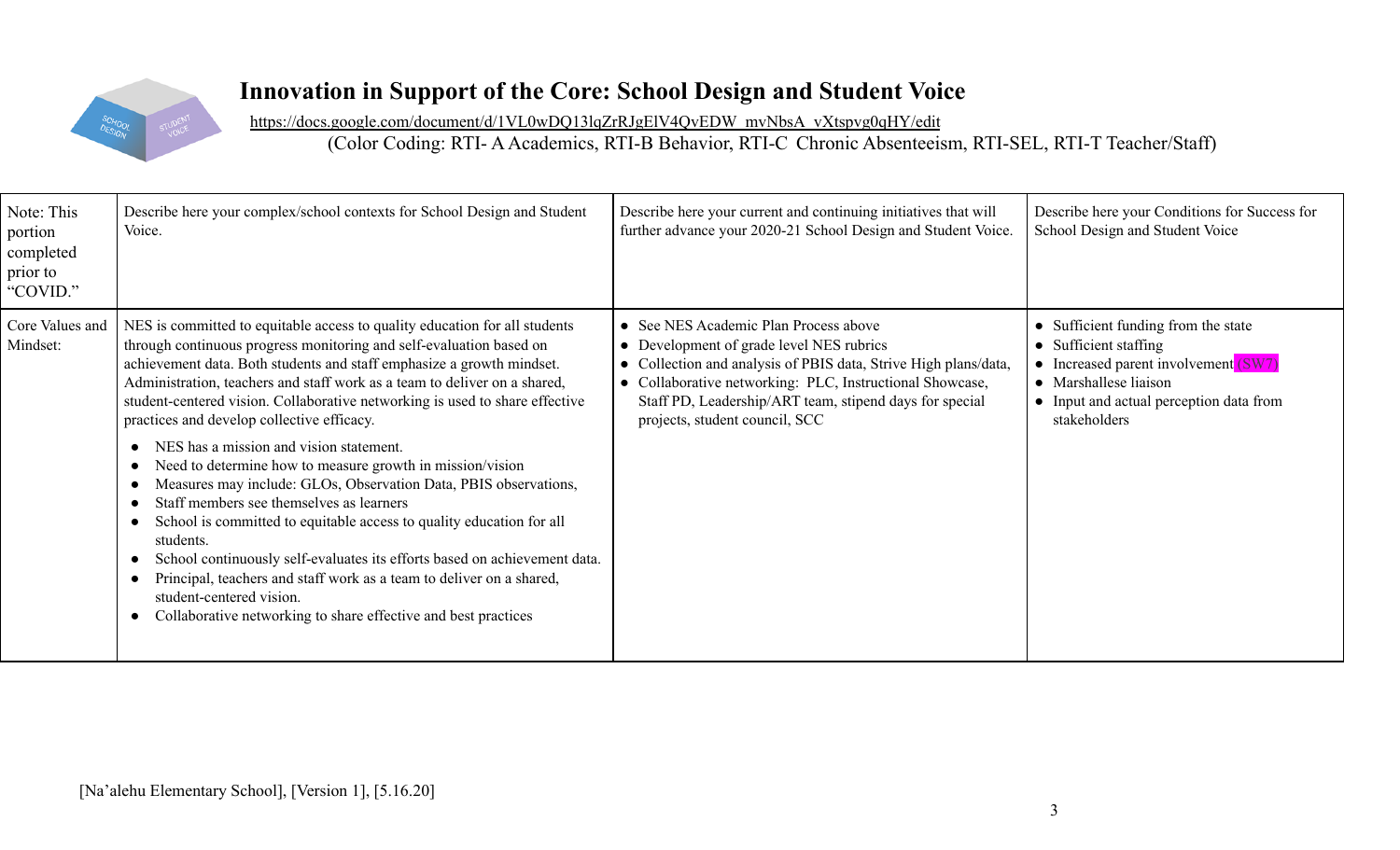| Curriculum and<br>learning | Instructional framework is informed by clearly defined content standards,<br>utilizing core curriculum with embedded assessments. Through learning<br>targets, success criteria, multiple means of differentiation, and cognitive<br>engagement strategies, students work collaboratively with peers on relevant<br>meaningful tasks which include collaborative conversation, small group work,<br>and presentations. Data informs RTI at 3 Tiers and is used to evaluate system<br>and student progress Teachers collaborate through PLC sessions. NES<br>partners with Kamehameha Schools to expand the curriculum. Social<br>emotional learning supports are fully embedded into the design of the school. | GLO's: emphasized and monitored<br>$\bullet$<br>School wide Standards-Based Core Curriculum: Wonders<br>Reading, Stepping Stones, FOSS Science<br>Ongoing unpacking ELA, Math & NGSS and creating<br>$\bullet$<br>learning targets and success criteria<br>SEL: Schoolwide PBIS, SEL Room, Zones of Regulation,<br>$\bullet$<br>Positive Action, Behavior screener/BEISY with action steps,<br>supported at 3 Tiers<br>Professional development: PLC, NTA, 'NES' PDE3 courses,<br>$\bullet$<br>Coaching, "21 Wednesdays", "Friday" PD, Stipend days,<br>substitute days, targeted KKP or HIDOE conference/training<br>topics<br>RTI-A: "School wide morning", ELT, 3 Tiers<br>Data & Progress monitoring: DIBELS, CFA, SHSH                                                                                                                                                                         | Full implementation of core curriculum<br>$\bullet$<br>Implement strategies from professional<br>development<br>Follow Plan-Do-Check-Act cycle for<br>HMTSS (academic, behavior,<br>socio-emotional, physical) at all 3 tiers                                                                                                                                                                                                                                                                                                                                                                     |
|----------------------------|----------------------------------------------------------------------------------------------------------------------------------------------------------------------------------------------------------------------------------------------------------------------------------------------------------------------------------------------------------------------------------------------------------------------------------------------------------------------------------------------------------------------------------------------------------------------------------------------------------------------------------------------------------------------------------------------------------------|-----------------------------------------------------------------------------------------------------------------------------------------------------------------------------------------------------------------------------------------------------------------------------------------------------------------------------------------------------------------------------------------------------------------------------------------------------------------------------------------------------------------------------------------------------------------------------------------------------------------------------------------------------------------------------------------------------------------------------------------------------------------------------------------------------------------------------------------------------------------------------------------------------|---------------------------------------------------------------------------------------------------------------------------------------------------------------------------------------------------------------------------------------------------------------------------------------------------------------------------------------------------------------------------------------------------------------------------------------------------------------------------------------------------------------------------------------------------------------------------------------------------|
| Infrastructure             | Technology is used to support standards based core curriculum with some<br>research projects. Shared google drive is used for collaborative initiatives<br>among staff. NES is transitioning from CSSS to MTSS. RTI initiatives<br>(Academic, Behavior, Chronic Absenteeism and Teacher) are continuously<br>refined. Core curriculum is used for ELA, math, science and character<br>education. Teachers individually supplement the curriculum. Adjustments to<br>the curriculum are made by grade level teams at PLC. HA and culture is<br>infused into the core. Teachers adjust curriculum and pacing guides via grade<br>level PLCs.                                                                     | Technology to Design<br>· 1:1 devices: Chromebooks grades 3 - 6; mini-iPads Pre-2.<br>Computer Specials. All classrooms have Bright Links. "Go<br>to" online tools used by staff: Goalbook, Stetson Associates,<br>Class Dojo, Kahoot, Freckle, Prodigy, Sum Dog, etc.<br>Equitable student access (SPED, ELL, RTI)<br><b>MTSS</b><br>· RTI-Academic: Evidence-based practices, ELT, small groups,<br>Walk to Math (2nd grade), Family Reading Nights, DIBELS,<br>eValuate, ICA, WIDA, IEPs, Finish Line. RTI-Behavior:<br>Rainbow Rubrics; Zones of Regulation; Ask Me, Kindness<br>Bugs, IEPs, BEISY groups. RTI- Chronic Absenteeism:<br>AttenDANCE, Saturday School. Friendraiser<br>• Ongoing data analysis<br>Learning Materials:<br>· Wonders, Stepping Stones, FOSS Science, Positive Action.<br>Instructional materials- rich, complex text<br>• Teacher created materials-- peer reviewed | • Teacher skills in how to effectively use<br>provided technology and all it has to offer<br>• Teacher skills (confidence) to implement<br>provided technology with their students in the<br>classroom<br>• Teacher knowledge of all components<br>(including digital aspects) of core curriculum<br>• Teacher skill to 'extend the capabilities of<br>students to engage in higher sophistication of<br>design, research, interaction, sharing, and<br>creating.<br>• Utilization early risk indicators in all areas of<br>MTSS, to expedite RTI.<br>• Focus on reduction of chronic absenteeism |
| Student<br>Learning        | Teachers provide students with opportunities to explore and develop student<br>voice through the use of standards based core curriculum. Goal setting is used<br>in different ways, academically and behaviorally. Staff capacity building is                                                                                                                                                                                                                                                                                                                                                                                                                                                                  | • Teachers provide students with opportunities through the use<br>of Wonders, Stepping stones, and Fossweb-- student created<br>questions and problems                                                                                                                                                                                                                                                                                                                                                                                                                                                                                                                                                                                                                                                                                                                                              | • Common understanding and practices of<br>"student voice and choice"<br>• Teacher skills (confidence) to allow students to                                                                                                                                                                                                                                                                                                                                                                                                                                                                       |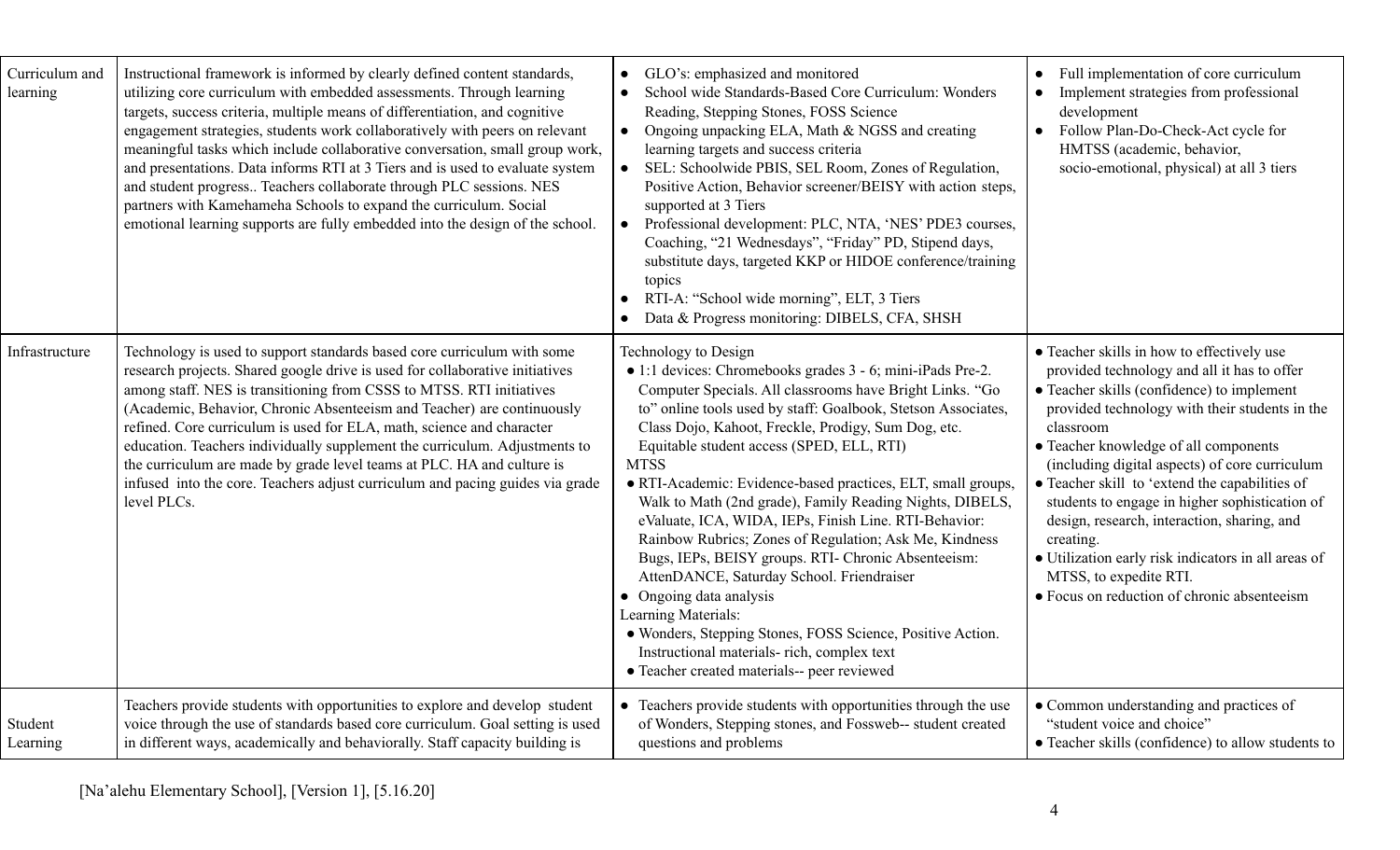| Products and<br>Voice | intentional and data-driven through PD, coaching, and job-embedded support.<br>Student agency is promoted through the student council. | Students set their own goals,<br>• Teacher-student one on one conference/student-teacher<br>collaboration<br>$\bullet$ Bell to bell instruction<br>• Panorama used for student voice and teacher reflection<br>• Elected by students, Student's Council collaborate, reflect,<br>and implement the needs of the entire school community<br>• May Day Court; student elected | increase responsibility in their own learning.<br>$\bullet$ Common understanding and language for<br>student agency and student's voices.<br>• Teacher skill to develop our "own" student<br>feedback<br>$\bullet$ Academics showcases beyond outside the<br>school campus (robotics, speech festival, lego,<br>geography bee) |
|-----------------------|----------------------------------------------------------------------------------------------------------------------------------------|-----------------------------------------------------------------------------------------------------------------------------------------------------------------------------------------------------------------------------------------------------------------------------------------------------------------------------------------------------------------------------|--------------------------------------------------------------------------------------------------------------------------------------------------------------------------------------------------------------------------------------------------------------------------------------------------------------------------------|
|-----------------------|----------------------------------------------------------------------------------------------------------------------------------------|-----------------------------------------------------------------------------------------------------------------------------------------------------------------------------------------------------------------------------------------------------------------------------------------------------------------------------------------------------------------------------|--------------------------------------------------------------------------------------------------------------------------------------------------------------------------------------------------------------------------------------------------------------------------------------------------------------------------------|

| SY 2020-21 Measurable Outcomes                                                                                                                                                                                                                                                                                                                                                                                                                                                                                                                                                                                                                                                                                                                                                                                                                 | SY 2021-22 Measurable Outcomes                                                                                                                                                                                                                                                                                                                                                                                                                                                                                                                                                                                                                                                                                                | SY 2022-23 Measurable Outcomes                                                                                                                                                                                                                                                                                                                                                                                                                                                                                                                                                                                                                                                                                        |
|------------------------------------------------------------------------------------------------------------------------------------------------------------------------------------------------------------------------------------------------------------------------------------------------------------------------------------------------------------------------------------------------------------------------------------------------------------------------------------------------------------------------------------------------------------------------------------------------------------------------------------------------------------------------------------------------------------------------------------------------------------------------------------------------------------------------------------------------|-------------------------------------------------------------------------------------------------------------------------------------------------------------------------------------------------------------------------------------------------------------------------------------------------------------------------------------------------------------------------------------------------------------------------------------------------------------------------------------------------------------------------------------------------------------------------------------------------------------------------------------------------------------------------------------------------------------------------------|-----------------------------------------------------------------------------------------------------------------------------------------------------------------------------------------------------------------------------------------------------------------------------------------------------------------------------------------------------------------------------------------------------------------------------------------------------------------------------------------------------------------------------------------------------------------------------------------------------------------------------------------------------------------------------------------------------------------------|
| What are your Measurable Outcomes around School Design and Student<br>Voice? What are you designing?                                                                                                                                                                                                                                                                                                                                                                                                                                                                                                                                                                                                                                                                                                                                           | What are your Measurable Outcomes around School Design and Student<br>Voice? What are you designing?                                                                                                                                                                                                                                                                                                                                                                                                                                                                                                                                                                                                                          | What are your Measurable Outcomes around School Design and Student<br>VCore Values & Mindset                                                                                                                                                                                                                                                                                                                                                                                                                                                                                                                                                                                                                          |
| <b>Core Values &amp; Mindset</b><br>Decrease in chronic absenteeism from 37% (SY18-19) to 19%<br>by the end of school year 2022-2023<br>a. Chronic absenteeism will decrease from 37% (SY18-19) to<br>$31\%$ (SY20-21).<br>2. 10% increase per year in students demonstrating the 6 GLOs<br>consistently by 4th quarter<br>a. Self-directed learner 37% (SY18-19) to 47% (SY20-21)<br>b. Community Contributor $44\%$ (SY18-19) to $54\%$ (SY20-21)<br>c. Complex Thinker 30% (SY18-19) to 40% (SY20-21)<br>d. Quality Producer $37\%$ (SY18-19) to $47\%$ (SY20-21)<br>e. Effective Communicator 38% (SY18-19) to 48% (SY20-21)<br>f. Ethical User of Technology 62% (SY18-19) to 72%<br>$(SY20-21)$<br>3. 25% increase in favorable response in the end of semester<br>survey aligned with the school quality data.<br>4. SQS/Student survey | Core Values & Mindset<br>1. Decrease in chronic absenteeism from 37% (SY18-19) to 19%<br>by the end of school year 2022-2023<br>Chronic absenteeism will decrease from 31% to 25%<br>a.<br>10% increase per year in students demonstrating the 6 GLOs<br>consistently by 4th quarter<br>Self-directed learner 47% to 57%<br>Community Contributor 54% to 64%<br>Complex Thinker 40% to 50%<br>c.<br>Quality Producer 37% to 47%<br>d.<br>Effective Communicator 48% to 58%<br>Ethical User of Technology 72% to 82%<br>25% increase in favorable response in 'end of semester' survey<br>aligned designed to align with SQS data.<br>Curriculum & Learning<br>Na'alehu Elementary will increase student achievement by 10% on | <b>Core Values &amp; Mindset</b><br>1. Decrease in chronic absenteeism from 37% (SY18-19) to 19%<br>by the end of school year 2022-2023<br>a. Chronic absenteeism will decrease from 25% to 19%<br>2. 10% increase per year in students demonstrating the 6 GLOs<br>consistently by 4th quarter<br>Self-directed learner 57% to 67%<br>Community Contributor 64% to 74%<br>Complex Thinker 50% to 60%<br>Quality Producer 47% to 57%<br>Effective Communicator 58% to 68%<br>Ethical User of Technology 82% to 92%<br>25% increase in favorable response in end of semester survey<br>aligned in the school quality data.<br>Curriculum & Learning<br>Na'alehu Elementary will increase student achievement by 10% on |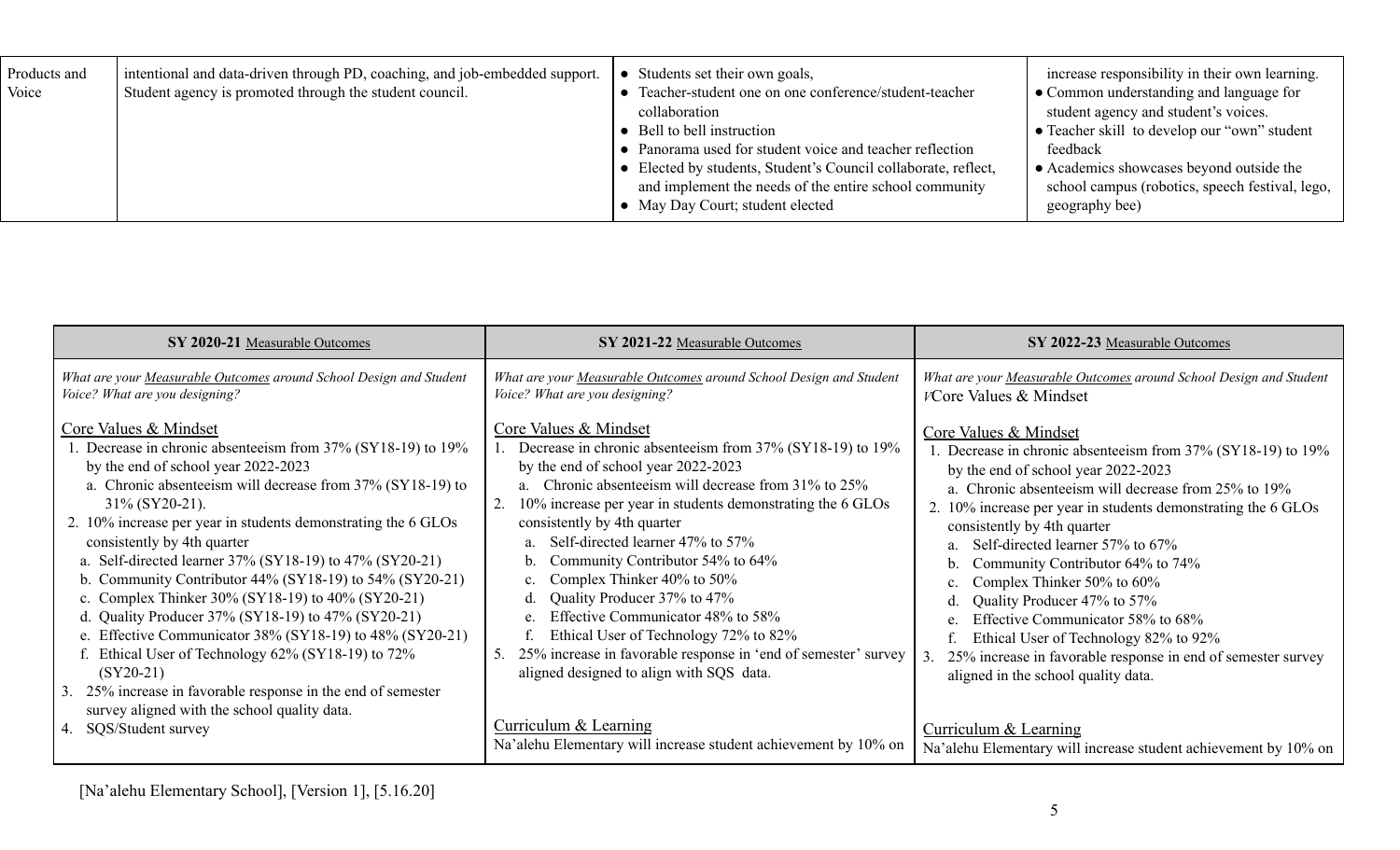| Curriculum & Learning<br>Na'alehu Elementary will increase student achievement by 10% on<br>ELA and Math Smarter Balanced Assessments in grades 3-6 by the<br>end of school year 2022-2023<br>• SBA ELA proficiency will increase from 30% (SY18-19) to<br>40% (SY20-21).<br>• SBA Math proficiency will increase from 29% (SY18-19) to<br>39% (SY20-21).<br>Na'alehu Elementary will have a percentile increase of 12 in the<br>area of growth by the end of the school year 2020-2021 as<br>measured by the state Strive HI report.<br>• Strive High Math MGP will increase from 53 (SY18-19) to 65<br>$(SY20-21)$ .<br>• Strive High ELA/Literacy Growth MGP from 53 (SY18-19) to<br>65 (SY20-21).                                               | ELA and Math Smarter Balanced Assessments in grades 3-6 by the<br>end of school year 2021-2022<br>• SBA ELA proficiency will increase from 40% to 50%<br>• SBA Math proficiency will increase from 39% to 49%<br>Na'alehu Elementary will have a percentile increase of 5 points in<br>the area of growth by the end of the school year 2020-2021 as<br>measured by the state Strive HI report.<br>• Strive High Math MGP will increase from 65 to 70<br>• Strive High ELA/Literacy Growth MGP from 65 to 70                                                                                                                                                                                                                                  | ELA and Math Smarter Balanced Assessments in grades 3-6 by the<br>end of school year 2022-2023<br>SBA ELA proficiency will increase from 50% to 60%<br>SBA Math proficiency will increase from 49% to 59%<br>Na'alehu Elementary will have a percentile increase of 5 points in<br>the area of growth by the end of the school year 2020-2021 as<br>measured by the state Strive HI report.<br>• Strive High Math MGP will increase from 70 to 75<br>• Strive High ELA/Literacy Growth MGP from 75 to 80                                                                                                                                                                                                                                      |
|-----------------------------------------------------------------------------------------------------------------------------------------------------------------------------------------------------------------------------------------------------------------------------------------------------------------------------------------------------------------------------------------------------------------------------------------------------------------------------------------------------------------------------------------------------------------------------------------------------------------------------------------------------------------------------------------------------------------------------------------------------|-----------------------------------------------------------------------------------------------------------------------------------------------------------------------------------------------------------------------------------------------------------------------------------------------------------------------------------------------------------------------------------------------------------------------------------------------------------------------------------------------------------------------------------------------------------------------------------------------------------------------------------------------------------------------------------------------------------------------------------------------|-----------------------------------------------------------------------------------------------------------------------------------------------------------------------------------------------------------------------------------------------------------------------------------------------------------------------------------------------------------------------------------------------------------------------------------------------------------------------------------------------------------------------------------------------------------------------------------------------------------------------------------------------------------------------------------------------------------------------------------------------|
| Why you are implementing them?<br>NES serves a population of students with challenging demographics.<br>Student demographics signifies a more urgent need to meet the needs of<br>the whole child. We must meet the academic needs because education is<br>the tool to break the cycle of poverty, improve long-term quality of life,<br>and build continuous learners. NES strives to be mindful of strategies<br>used to motivate all stakeholders, build perseverance, encourage<br>resiliency, and a growth mindset. To achieve these student outcomes, NES<br>staff must build capacity of staff and partnerships between all<br>stakeholders. NES implements intentional actions because we love our<br>students. We care about our families. | Why you are implementing them?<br>NES serves a population of students with challenging demographics.<br>These demographics signifies a more urgent need to meet the needs of the<br>whole child. We must meet the academic needs because education is the<br>tool to break the cycle of poverty, improve long term quality of life, and<br>build continuous learners. NES has to be mindful of strategies used to<br>motivate all stakeholders, build perseverance, encourage resiliency, and a<br>growth mindset. To achieve these student outcomes, NES staff must build<br>capacity of staff and partnerships between all stakeholders. NES<br>implements intentional actions because we love our students. We care<br>about our families. | Why you are implementing them?<br>NES serves a population of students with challenging demographics.<br>These demographics signifies a more urgent need to meet the needs of the<br>whole child. We must meet the academic needs because education is the<br>tool to break the cycle of poverty, improve long term quality of life, and<br>build continuous learners. NES has to be mindful of strategies used to<br>motivate all stakeholders, build perseverance, encourage resiliency, and a<br>growth mindset. To achieve these student outcomes, NES staff must build<br>capacity of staff and partnerships between all stakeholders. NES<br>implements intentional actions because we love our students. We care<br>about our families. |
| How will you know that they are causing an improvement?<br>NES will achieve identified measurable goals and outcomes<br>NES students will begin to be empowered to inform other<br>stakeholders of the methods and strategies in which students                                                                                                                                                                                                                                                                                                                                                                                                                                                                                                     | How will you know that they are causing an improvement?<br>NES will achieve identified measurable goals and outcomes<br>NES students will be empowered to inform other stakeholders of<br>the methods and strategies in which students collectively and                                                                                                                                                                                                                                                                                                                                                                                                                                                                                       | How will you know that they are causing an improvement?<br>NES will achieve identified measurable goals and outcomes<br>NES students will be empowered to inform other stakeholders of<br>$\bullet$<br>the methods and strategies in which students collectively and                                                                                                                                                                                                                                                                                                                                                                                                                                                                          |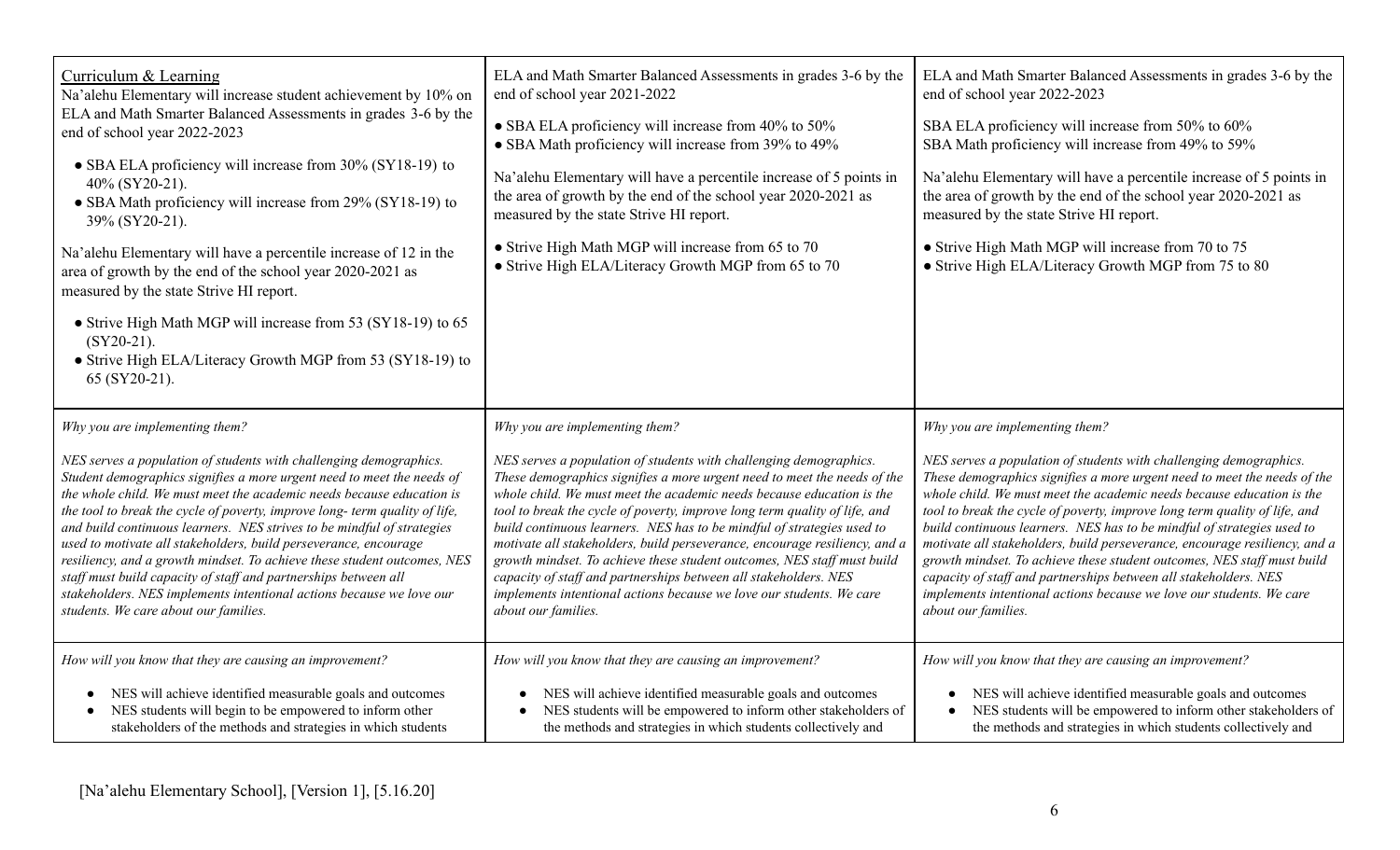

**Innovation in Support of the Core: School Design and Student Voice**

*FOCUS ON SY 2020-21:* Crosswalk enabling activities, measurable outcomes, and budget outlay and monitoring.

| <b>Baseline Measurements</b>                                                                                                                                                                                                                                                                                                                                                                                                           | <b>Formative Measures</b>                                                                                                                                                                                                                           | <b>Summative Goals</b>                                                                                                                                                                                                                                                                                                                                         |  |  |
|----------------------------------------------------------------------------------------------------------------------------------------------------------------------------------------------------------------------------------------------------------------------------------------------------------------------------------------------------------------------------------------------------------------------------------------|-----------------------------------------------------------------------------------------------------------------------------------------------------------------------------------------------------------------------------------------------------|----------------------------------------------------------------------------------------------------------------------------------------------------------------------------------------------------------------------------------------------------------------------------------------------------------------------------------------------------------------|--|--|
| Add beginning of the year measurements here.<br>The following will be used by grade levels to create PDCAs in NES<br>tailored processes<br>1. NES Start High, Strive Higher<br>2. School Climate Survey<br>3. DIBELS (If $\&$ how to implement to be determined)<br>4. CFA; ELA/Math assessments (to replace eValuate) to be determined<br>5. ART baseline measures to be determined Summer 2020<br>6. Tiered Fidelity Inventory (TFI) | Add throughout the year measurements here.<br>Monthly ELA/Math assessments<br>Monthly progress monitoring<br>ART formative measures executed throughout the year<br>Parent/Teacher/Student monthly surveys<br>MTSS (BEISY, LDS; RTI process/review) | Add end of year goals here.<br>1. Strive High Math MGP will increase from 53 (SY18-19) to 65<br>$(SY20-21)$ .<br>2. Strive High ELA/Literacy Growth MGP from 53 (SY18-19) to 65<br>$(SY20-21)$ .<br>Increased participation of student choice/voice in curriculum<br>Increased percentage of positive student responses in Panorama,<br>School Climate surveys |  |  |

#### **Student Outcomes (SY 2020-21)**

| <b>Measurable Outcome(s)</b>                                                                                                                                                          | <b>Enabling Activity</b><br>(SW6)                                                                                                                                                                                                                                                                                                                                              | <b>Duration</b><br>Fall, Spring,<br>Yearlong | <b>Source of Funds</b><br>Program ID<br>(SW5)            | <b>School Monitoring Activity</b><br>(SW3)                                                                                                                                                       | Frequency<br>Quarter,<br>Semester, Annual | <b>Complex Monitoring Activity</b><br>(to be completed by CAS) |  |
|---------------------------------------------------------------------------------------------------------------------------------------------------------------------------------------|--------------------------------------------------------------------------------------------------------------------------------------------------------------------------------------------------------------------------------------------------------------------------------------------------------------------------------------------------------------------------------|----------------------------------------------|----------------------------------------------------------|--------------------------------------------------------------------------------------------------------------------------------------------------------------------------------------------------|-------------------------------------------|----------------------------------------------------------------|--|
| <b>Focus:</b> Equity and Access From Above                                                                                                                                            |                                                                                                                                                                                                                                                                                                                                                                                |                                              |                                                          |                                                                                                                                                                                                  |                                           |                                                                |  |
| See Measurable Outcomes<br>under Equity and Access<br>above<br>• Based 2020-21<br><b>ACCESS</b> scores: By<br>May 2021, at least 75%<br>of ELL students will be<br>on their Growth To | 2. Per WASC, continue to focus on implementing<br>clearly defined, high leverage, research based<br>school wide instructional practices that address<br>students' learning needs. (CLSD 1.2)<br>Per WASC, use objective measures, such as<br>rubrics and indicators, to determine the<br>student's performance on the GLOs and the<br>alignment and integration of them to the | Yearlong                                     | <b>WSF</b><br>Title I<br>Migrant Funds<br>(7)<br>EOEL(8) | Academic Review Team to<br>address 1 - 8 as scheduled<br>monthly with reports from<br>$\bullet$ TIPS/Literacy Coach: 1, 2, 4<br>$\bullet$ SCC: 3<br>• Counseling Cadre: 8<br>$\bullet$ ELL DH: 5 | Monthly                                   |                                                                |  |

[Na'alehu Elementary School], [Version 1], [5.16.20]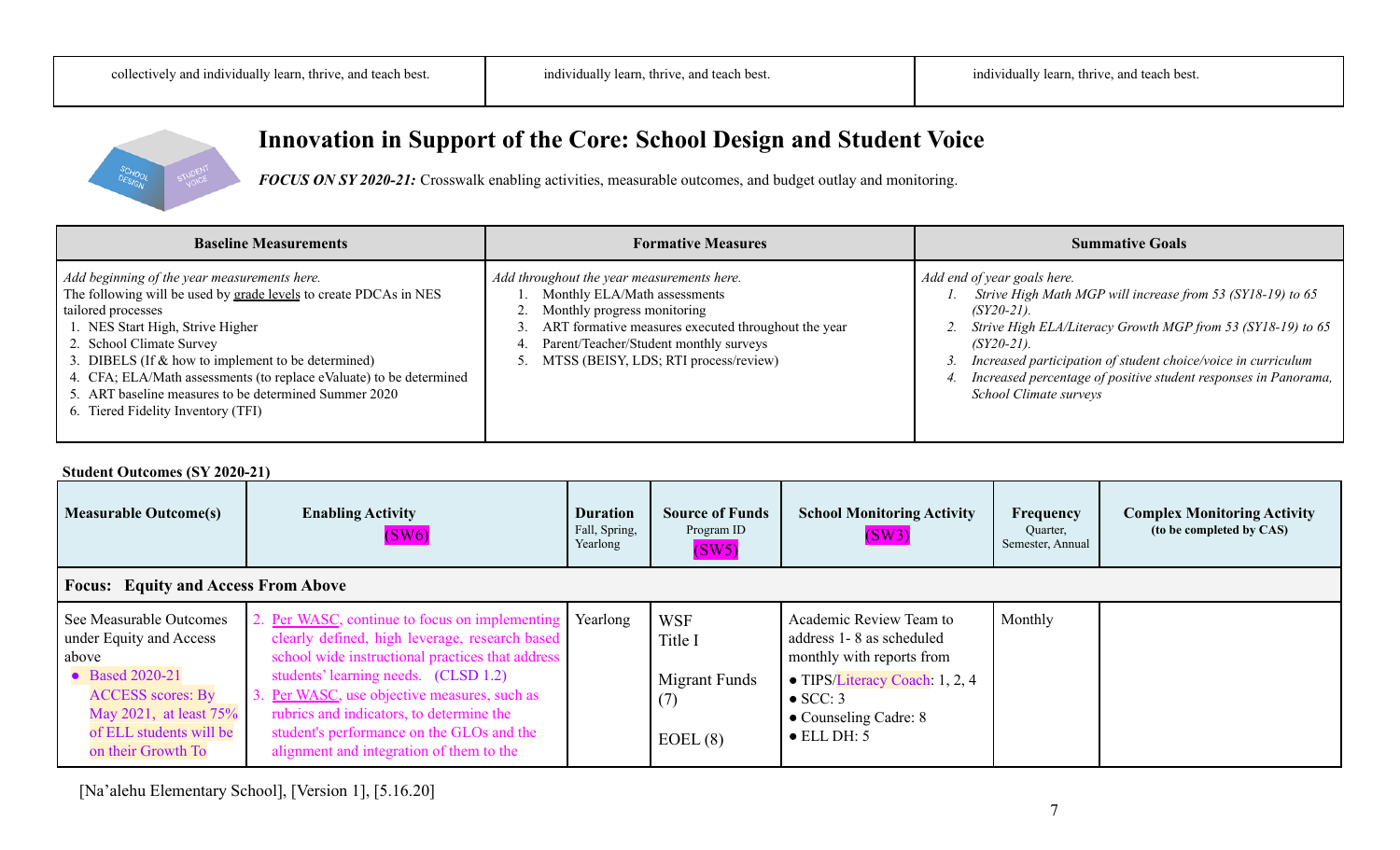| <b>Target trajectory</b><br>• Other measures<br>integrated with CLSD<br>grant; grant and<br>measures still in<br>development<br>(SW6, SW1) | standards during instruction will have more<br>impact on the common understanding of them<br>and will allow students to reflect upon their<br>own learning and behavior.<br>4. Utilize the Early Warning System (or similar)<br>to track and progress monitor low<br>socio-economic students for academic,<br>socio-economic, behavioral, and physical                                                                                                                                                                                                                                                                                                                                                                                                                                   |  | • Migrant Coordinator<br>$\bullet$ SPED DH<br>• VP/Attendance Committee: 6<br>• Parent Community Network<br>Coordinator: 7 |  |
|--------------------------------------------------------------------------------------------------------------------------------------------|------------------------------------------------------------------------------------------------------------------------------------------------------------------------------------------------------------------------------------------------------------------------------------------------------------------------------------------------------------------------------------------------------------------------------------------------------------------------------------------------------------------------------------------------------------------------------------------------------------------------------------------------------------------------------------------------------------------------------------------------------------------------------------------|--|----------------------------------------------------------------------------------------------------------------------------|--|
| • SBA ELA proficiency                                                                                                                      | needs. Provide RTI as appropriate; monitored                                                                                                                                                                                                                                                                                                                                                                                                                                                                                                                                                                                                                                                                                                                                             |  |                                                                                                                            |  |
| will increase from 40% to                                                                                                                  | by Achievement Teams and PLCs.                                                                                                                                                                                                                                                                                                                                                                                                                                                                                                                                                                                                                                                                                                                                                           |  |                                                                                                                            |  |
| 50%                                                                                                                                        | (DP3.MTSS)                                                                                                                                                                                                                                                                                                                                                                                                                                                                                                                                                                                                                                                                                                                                                                               |  |                                                                                                                            |  |
| • SBA Math proficiency                                                                                                                     | a. Strengthen core with implementation of                                                                                                                                                                                                                                                                                                                                                                                                                                                                                                                                                                                                                                                                                                                                                |  |                                                                                                                            |  |
| will increase from 39% to                                                                                                                  | ECRI for grades K-2 during ELA word                                                                                                                                                                                                                                                                                                                                                                                                                                                                                                                                                                                                                                                                                                                                                      |  |                                                                                                                            |  |
| 49%                                                                                                                                        | work.                                                                                                                                                                                                                                                                                                                                                                                                                                                                                                                                                                                                                                                                                                                                                                                    |  |                                                                                                                            |  |
| 25% increase in favorable<br>response in 'end of<br>semester' survey aligned<br>designed to align with SQS<br>data.                        | b. Expand RTI-A interventions to include<br><b>Haggerty and Third Quest</b><br>5. Build capacity in need areas by providing<br>pertinent professional development:<br>a. Social Emotional Learning, to include Positive<br>Action and school wide PBIS.<br>b. Poverty and other related issues such as<br>"trauma" to become a 'trauma informed<br>school'<br>c. Strengthened differentiated instruction school<br>wide.(CLSD $1.2$ CLSD $1.5$ )<br>d. Evidence based distance learning strategies<br>(DP3.MTSS) (CLSD 1.2 CLSD 1.5)<br>6. D3 Continue to focus on equitable access to<br>quality education for all students with special<br>emphasis on ELL population. (DP3.MTSS)<br>(CLSD 1.5)<br>a. Maintain high quality staff development for<br>research-based ELL strategies and |  |                                                                                                                            |  |
|                                                                                                                                            | differentiated instruction. (CLSD 1.2,<br>CLSD 1.2, CLSD 1.5)<br>b. Ensure adequate resources-time, personnel,<br>supplies                                                                                                                                                                                                                                                                                                                                                                                                                                                                                                                                                                                                                                                               |  |                                                                                                                            |  |

[Na'alehu Elementary School], [Version 1], [5.16.20]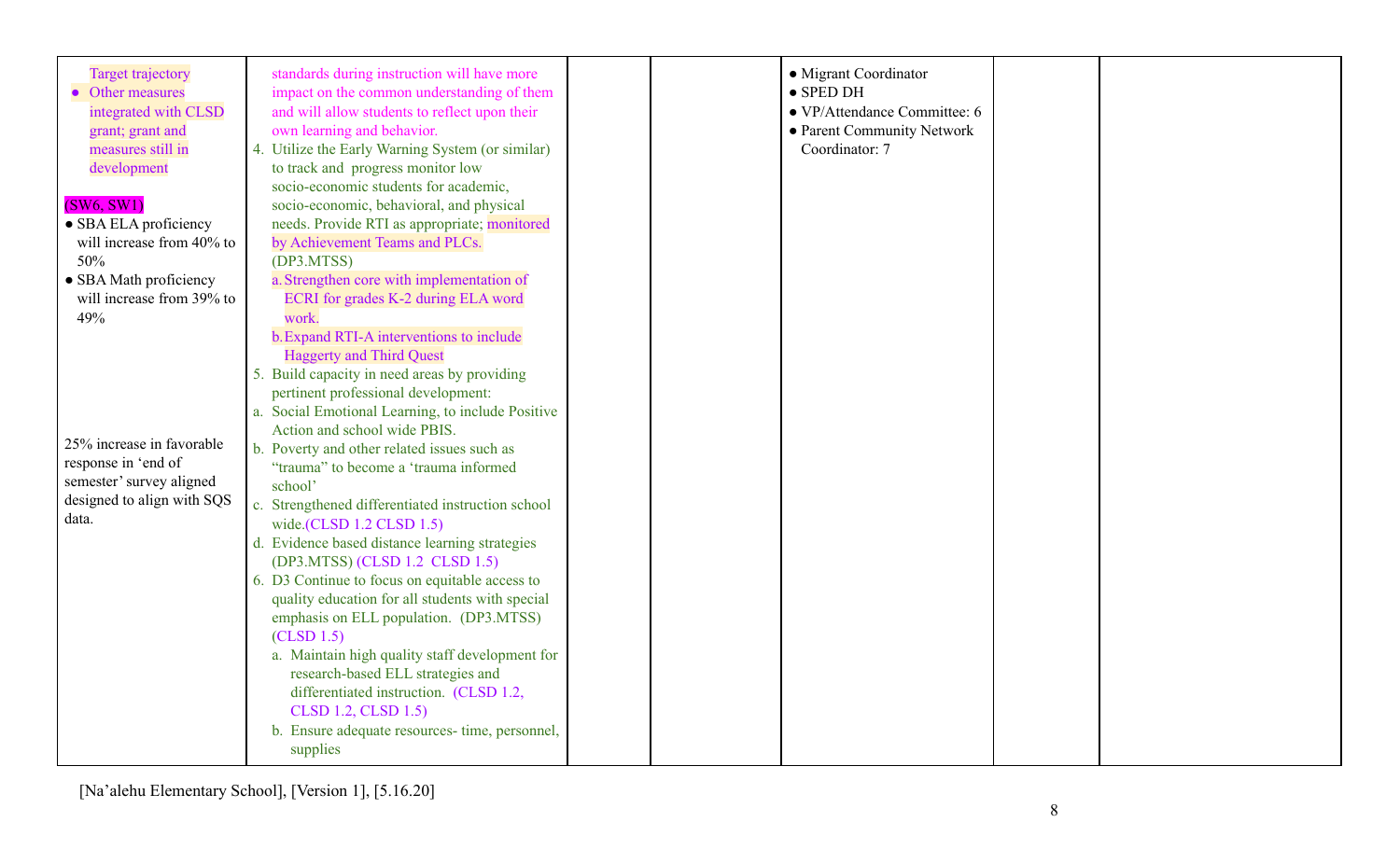| Decrease in chronic                         | Per WASC recommendations, maintain and           |          |            |                                |         |  |
|---------------------------------------------|--------------------------------------------------|----------|------------|--------------------------------|---------|--|
| absenteeism from 37%                        | continue to examine strategies to reduce         |          |            |                                |         |  |
| $(SY18-19)$ to 19% by the                   | student absenteeism by reviewing local, state    |          |            |                                |         |  |
| end of school year                          | and national policies, resources and programs.   |          |            |                                |         |  |
| 2022-2023                                   | Need to develop a "never-tried" approach to      |          |            |                                |         |  |
|                                             | chronic absenteeism population inclusive of a    |          |            |                                |         |  |
| Chronic<br>a.                               | parent component. (SW7)                          |          |            |                                |         |  |
| absenteeis                                  | 8. Provide strategic support for Migrant         |          |            |                                |         |  |
| m will                                      | Education students who struggle in ELA           |          |            |                                |         |  |
| decrease                                    | and/or math. (CLSD 1.2, CLSD 1.5)                |          |            |                                |         |  |
| from $31%$                                  | Maintain and enhance preschool opportunities     |          |            |                                |         |  |
| to $25%$                                    | to our community. (CLSD 1.2)                     |          |            |                                |         |  |
|                                             | Continue to develop and progress<br>10.          |          |            |                                |         |  |
|                                             | monitor RTI-B utilizing behavioral screener      |          |            |                                |         |  |
|                                             | and supports for Tier 1, Tier 2, and Tier 3 to   |          |            |                                |         |  |
|                                             | strengthen social emotional learning initiatives |          |            |                                |         |  |
|                                             | for all students so that they feel welcome and   |          |            |                                |         |  |
|                                             | safe. Provide professional development and       |          |            |                                |         |  |
|                                             | support of "Zones Room."                         |          |            |                                |         |  |
|                                             |                                                  |          |            |                                |         |  |
| <b>Focus: School Design (Matrix Driven)</b> |                                                  |          |            |                                |         |  |
| By May 20-21, NES will                      | Refine school practices, systems and structures  | Yearlong | <b>WSF</b> | MV Committee notes and records | Monthly |  |
| implement identified practices              | to reflect core values of community and are      |          | Title 1    | per activity/action            | Annual  |  |
| which reflect vision $&$ mission            | well articulated through a measurable mission    |          |            |                                |         |  |
| at 85% goal achievement by                  | and vision. (DP1.CVV) (CLSD 1.7)                 |          |            |                                |         |  |
| targeted stakeholders.                      | <b>Identify MV committee</b>                     |          |            |                                |         |  |
| By May 20-21, 85% of                        | Evalore strategias to anguna sahaal mission      |          |            |                                |         |  |

| By May 20-21, NES will<br>implement identified practices<br>which reflect vision $\&$ mission<br>at 85% goal achievement by<br>targeted stakeholders.<br>By May 20-21, 85% of<br>students will be able to<br>articulate the school mission<br>and vision, in language<br>appropriate to grade level. | Refine school practices, systems and structures<br>to reflect core values of community and are<br>well articulated through a measurable mission<br>and vision. (DP1.CVV) (CLSD 1.7)<br><b>Identify MV committee</b><br><b>Explore</b> strategies to ensure school mission<br>and vision is clear and adopted by all<br>stakeholders. (CNA.P2) (CLSD 1.7)<br><b>Gather community business and</b><br>organization mission and vision | Yearlong | <b>WSF</b><br>Title 1 | MV Committee notes and records<br>per activity/action | Monthly<br>Annual |  |
|------------------------------------------------------------------------------------------------------------------------------------------------------------------------------------------------------------------------------------------------------------------------------------------------------|-------------------------------------------------------------------------------------------------------------------------------------------------------------------------------------------------------------------------------------------------------------------------------------------------------------------------------------------------------------------------------------------------------------------------------------|----------|-----------------------|-------------------------------------------------------|-------------------|--|
|                                                                                                                                                                                                                                                                                                      |                                                                                                                                                                                                                                                                                                                                                                                                                                     |          |                       |                                                       |                   |  |
|                                                                                                                                                                                                                                                                                                      | Utilize a process to integrate all stakeholders                                                                                                                                                                                                                                                                                                                                                                                     |          |                       |                                                       |                   |  |
|                                                                                                                                                                                                                                                                                                      | (including parents) core values in crafting a<br>unified vision $\&$ mission statement (SW7)                                                                                                                                                                                                                                                                                                                                        |          |                       |                                                       |                   |  |
|                                                                                                                                                                                                                                                                                                      | (CLSD 1.7)                                                                                                                                                                                                                                                                                                                                                                                                                          |          |                       |                                                       |                   |  |
|                                                                                                                                                                                                                                                                                                      | Adopt/readopt school vision and mission                                                                                                                                                                                                                                                                                                                                                                                             |          |                       |                                                       |                   |  |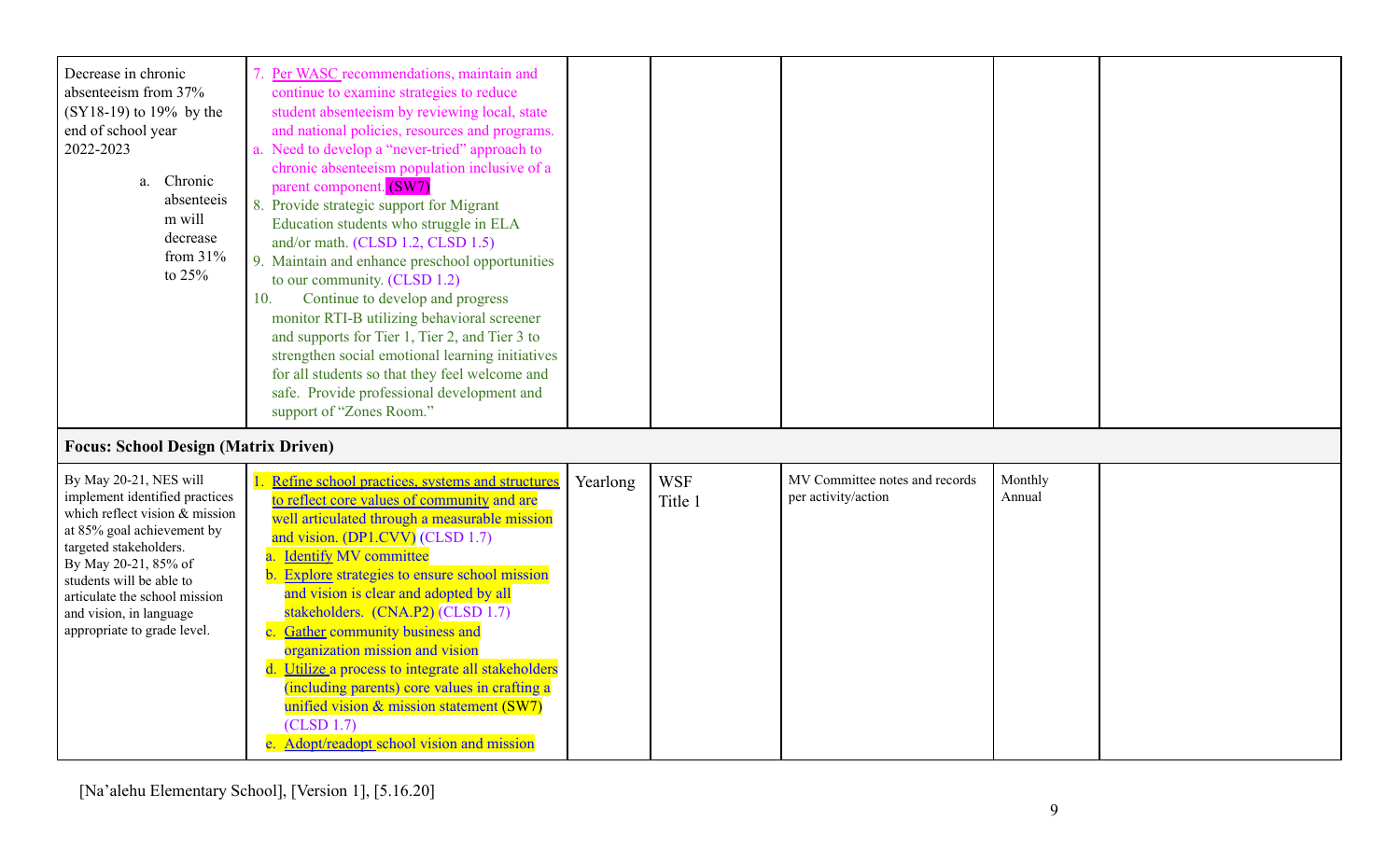|                                                                                                                                                                                                                                                                                               | Develop measures and goals for vision and<br>mission statement<br>Ensure all staff have appropriate PD and<br>resources to support continuous<br>improvement in both direct and indirect<br>support of student learning. (CLSD1.2)                                                                                                                                                                                                                                                                                                                                                                                                                                                                                                                                                                                                                                                                  |      |                       |                                                                                                                                                                                                                                                      |                                  |  |
|-----------------------------------------------------------------------------------------------------------------------------------------------------------------------------------------------------------------------------------------------------------------------------------------------|-----------------------------------------------------------------------------------------------------------------------------------------------------------------------------------------------------------------------------------------------------------------------------------------------------------------------------------------------------------------------------------------------------------------------------------------------------------------------------------------------------------------------------------------------------------------------------------------------------------------------------------------------------------------------------------------------------------------------------------------------------------------------------------------------------------------------------------------------------------------------------------------------------|------|-----------------------|------------------------------------------------------------------------------------------------------------------------------------------------------------------------------------------------------------------------------------------------------|----------------------------------|--|
| By August 2020, NES will<br>have documented routines,<br>system and calendar for<br>continuous self-evaluation<br>with 100% completion,<br>By the end of SY 20-21,<br>students will demonstrate<br>10% progress in targeted areas<br>as measured through<br>schoolwide monthly<br>assessments | 2 Continuously self-evaluates its efforts based on<br>achievement data to determine if all students are<br>being provided with quality curriculum,<br>instruction, engagement, and differentiated<br>support within a rigorous teaching and learning<br>environment. (DP2.EA) (CLSD 1.3, CLSD 1.5)<br>a. Continue and refine NES PDCA processes<br>such as monthly progress monitoring,<br>academic review, CNA, CFAs, SHSH,<br><b>Counseling Cadre student review, BEISY</b><br>review, peer review (CNA. SP21) (CLSD<br>1.2)<br>Leadership team to establish and document<br>a comprehensive system/routines of<br>academic (ART) and monthly progress<br><i>monitoring review (CLSD 1.2)</i><br>c. Systematically implement ART and MPM<br>framework to ensure student progress in<br>targeted areas. (CLSD 1.2)<br>d. Refine PLCs to align with Hattie<br>Achievement Team strategies/processes | Year | <b>WSF</b><br>Title I | Completion of documented<br>NES system/routines and<br>calendar for ART and MP, to<br>include a simplified graphic for<br>clarifying and building common<br>understanding.<br>Minutes of monthly ART and<br>Monthly PM<br>PLC/Achievement teams data | Summer<br>development<br>Monthly |  |
| By May 2021, 100% of<br>pacing guides will be<br>revised to include<br>interdisciplinary standards,<br>and college/career<br>pathways.<br>Strive High Math MGP will                                                                                                                           | 3 Refine Instructional framework to ensure it is<br>informed by clearly defined content standards,<br>interdisciplinary standards and college/career<br>pathways with embedded assessments that<br>provide meaningful feedback to students about<br>their learning progress. (DP2.SB)                                                                                                                                                                                                                                                                                                                                                                                                                                                                                                                                                                                                               | Year | <b>WSF</b><br>Title I | Academic Review Team<br>quarterly pacing guide review<br>Monthly Progress Monitoring<br>feedback indicator trends<br>Showcase of student<br>college/career activities                                                                                | Quarterly<br>Monthly<br>Annual   |  |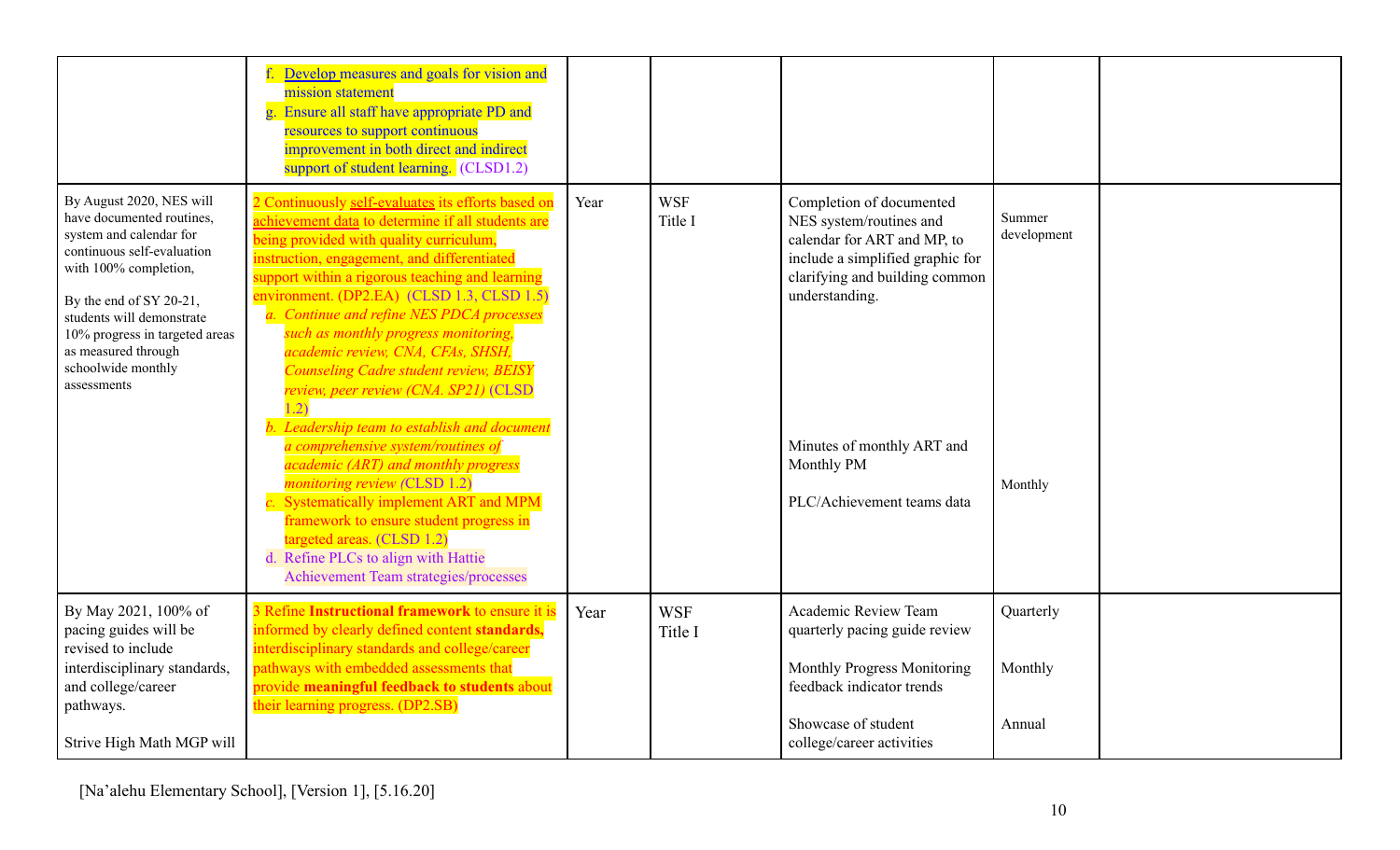| increase from 53 $(SY18-19)$<br>to 65 (SY20-21).<br>Strive High ELA/Literacy<br>Growth MGP from 53<br>(SY18-19) to 65 (SY20-21). | a. Continue building school-wide, common<br>understanding and vertical alignment by<br>continued focus: (CLSD 1.2, CLSD 1.5)<br>Standards-based core curriculum<br>(Wonders, Stepping Stones, Foss Science<br>(CLSD 1.5)<br>Visible Learning, John Hattie (CLSD 1.5)<br>$\dddot{\mathbf{i}}$ .<br><b>Explicit Instruction, Anita Archer</b> (CLSD<br>iii.<br>1.5)<br>iv. $SIOP$ (CLSD 1.5)<br>b. Revise pacing guides to include standards,<br>interdisciplinary standards, college/career<br>pathways. (CLSD 1.5)<br>c. D6 Explore age appropriate opportunities to<br>understand career pathways (ie., career<br>interest inventories, career fair/day, UH<br>career day for 6th graders, invitation to<br>alumni to share stories and careers, future<br>stories, GLO connections to post high school<br>training/education, etc) (CNA. D60) (CLSD<br>$1.5$ , CLSD $1.7$ )<br>d. Provide meaningful feedback to students on<br>learning progress (CLSD 1.5)<br>e. Ensure Literacy coach refines systems to<br>progress monitor CLSD initiatives. (CLSD) |          |                       | Administration &<br><b>TIPS/Literacy Coach weekly</b><br>meeting meeting records     |           |  |
|----------------------------------------------------------------------------------------------------------------------------------|------------------------------------------------------------------------------------------------------------------------------------------------------------------------------------------------------------------------------------------------------------------------------------------------------------------------------------------------------------------------------------------------------------------------------------------------------------------------------------------------------------------------------------------------------------------------------------------------------------------------------------------------------------------------------------------------------------------------------------------------------------------------------------------------------------------------------------------------------------------------------------------------------------------------------------------------------------------------------------------------------------------------------------------------------------|----------|-----------------------|--------------------------------------------------------------------------------------|-----------|--|
| 100% of students will have<br>opportunity to meet<br>competencies using<br>individualized preferences<br>at least once a quarter | 4 Develop evidence based practices to have<br>student voice and choice in curriculum, and are<br>encouraged to explore new concepts. (DP2.CVC)<br>a. Explore how student choice, voice,<br>collaboration, and individualization, per<br>School Design, may be infused into NES<br>structures and core curriculum. (CNA.SL10)<br>b. Develop school level understanding of<br>"student voice" under the umbrella of HIDOE<br>expectations. structures and core curriculum.<br>(SP12)                                                                                                                                                                                                                                                                                                                                                                                                                                                                                                                                                                         | Yearlong | <b>WSF</b><br>Title I | PLC record review<br>Documentation of school level<br>understanding, exemplars and c | Quarterly |  |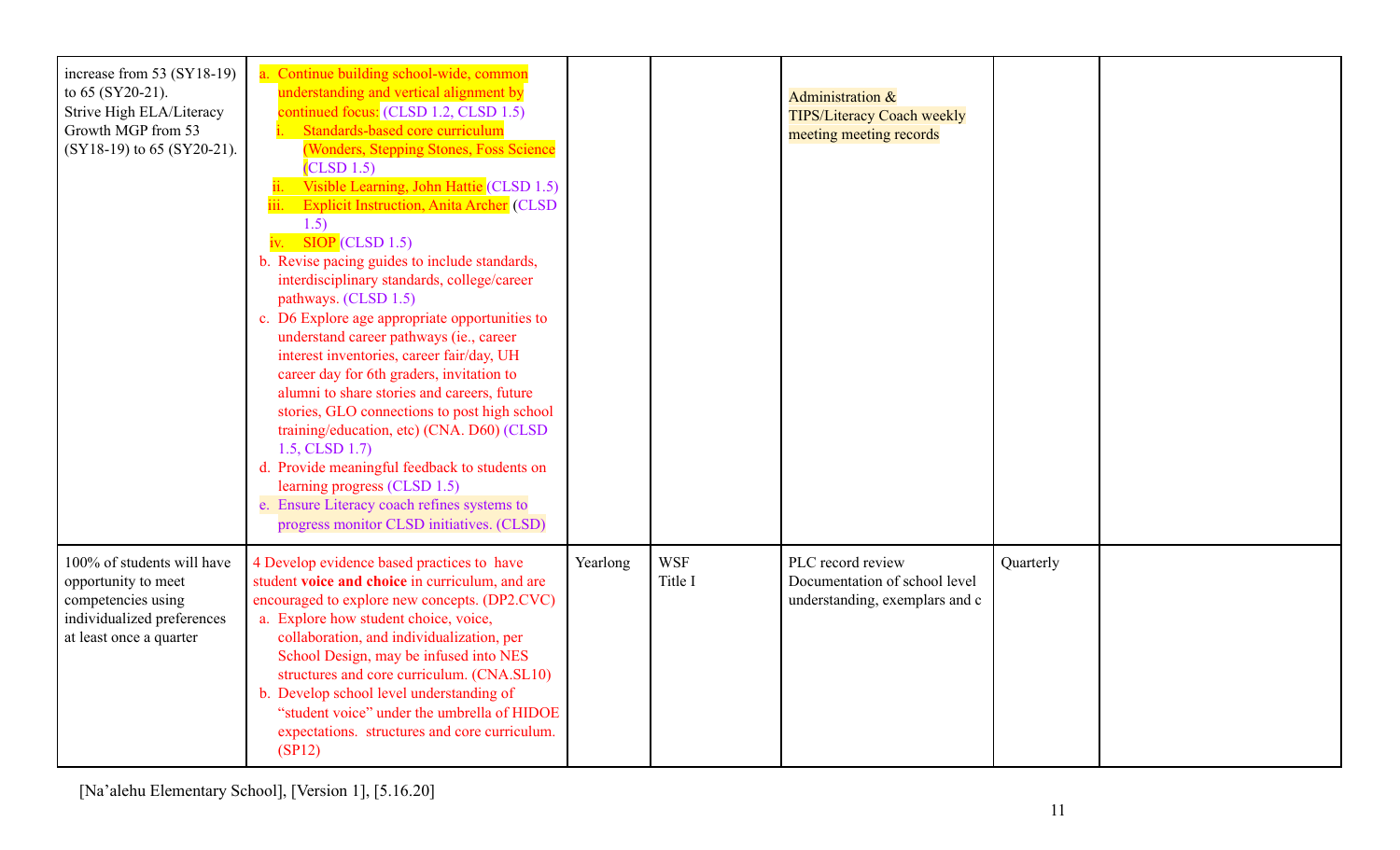| Provide opportunities for<br>100% of families to engage<br>in distance learning either<br>online or non-online<br>Increase family engagement<br>from boy baseline (?) to<br>90% by end of SY 20-21           | 5 Develop strategies which ensure Teachers,<br>students and parents work as partners to<br>support struggling students, and this is a valued<br>and supported part of a continuous improvement<br>cycle. (DP2.ATD) (SW7) (CLSD 1.6, CLSD 1.7)<br>a. Explore and utilize supports via Hawaii<br><b>Statewide Family Engagement Center</b><br>b. Explore new ways to partner, both via online<br>distance learning and non-internet access<br>means (CLSD 1.7)<br>c. Develop agreements to meet both HIDOE<br>requirements and realities of the range of 'in<br>the home' instruction.<br>d. Provide training for parents on identified<br>strategies (SW7)<br>e. Work as partners per individualized family<br>agreements (CLSD 1.7)                                                             | Yearlong | <b>WSF</b><br>Title 1 | Documentation of participation<br>in learning<br>Family Engagement Sign-in<br>sheets<br>Bi Monthly PCNC &<br><b>Administration meeting minutes</b>                                                                                                                                                    | Monthly |  |
|--------------------------------------------------------------------------------------------------------------------------------------------------------------------------------------------------------------|-------------------------------------------------------------------------------------------------------------------------------------------------------------------------------------------------------------------------------------------------------------------------------------------------------------------------------------------------------------------------------------------------------------------------------------------------------------------------------------------------------------------------------------------------------------------------------------------------------------------------------------------------------------------------------------------------------------------------------------------------------------------------------------------------|----------|-----------------------|-------------------------------------------------------------------------------------------------------------------------------------------------------------------------------------------------------------------------------------------------------------------------------------------------------|---------|--|
| By end of SY 21-22<br>NES MTSS plan will be<br>developed.<br>By end of SY 21-22 100%<br>of staff will receive training<br>on NES MTSS<br>100% of staff will continue<br>to implement RTI through<br>SY 21-22 | 6 The school embraces a continuous school<br><b>improvement mindset reflected in a</b><br>comprehensive multi-tiered system of support<br>that includes an actionable data system,<br>evidence-based practices, and family engagement.<br>(DP3.MTSS) (CLSD 1.6, CLSD 1.7)<br>a. Create one document to encompass existing<br>academic, socio-emotional, behavioral, and<br>physical tiered system (consider CiT3<br>document format) (CLSD 1.2)<br>b. Continue building school-wide, common<br>understanding and vertical alignment by<br>continued focus:<br><b>SEL Curriculum, Positive Action</b><br><b>Executive Functioning, Strosnider-Sharpe</b><br>Social Thinking, Maria Garcia Winner<br>c. Expand supports/interventions to include<br>supports needed when education is offered via | Yearlong | <b>WSF</b><br>Title 1 | Academic Review Team to<br>address 1-8 as scheduled<br>monthly with reports from<br>• TIPS: 1, 2, 4<br>$\bullet$ SCC: 3<br>• Counseling Cadre: 8<br>$\bullet$ ELL DH: 5<br>$\bullet$ SPED DH<br>• VP/Attendance Committee: 6<br>• Parent Community Network<br>Coordinator: 7<br>• Migrant Coordinator | Monthly |  |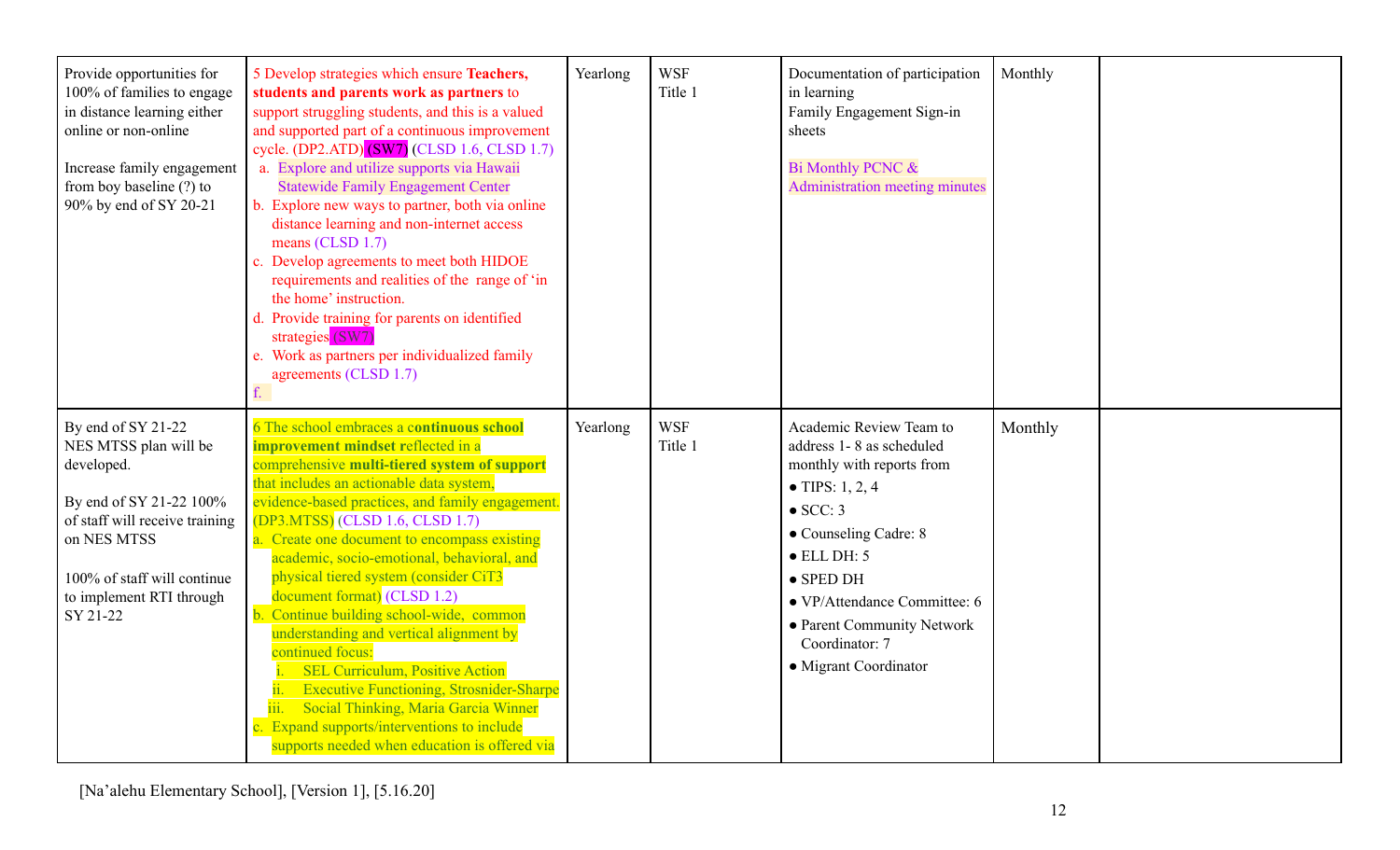|                                                                                                                                                              | distance learning and to address family<br>engagement (CLSD 1.2)<br>d. Include and expand actionable data system                                                                                                                                                                                                                                                                                                                                                                                                                                                                                                                                                                                                                                                                      |          |                       |                                                                                                                                  |         |  |
|--------------------------------------------------------------------------------------------------------------------------------------------------------------|---------------------------------------------------------------------------------------------------------------------------------------------------------------------------------------------------------------------------------------------------------------------------------------------------------------------------------------------------------------------------------------------------------------------------------------------------------------------------------------------------------------------------------------------------------------------------------------------------------------------------------------------------------------------------------------------------------------------------------------------------------------------------------------|----------|-----------------------|----------------------------------------------------------------------------------------------------------------------------------|---------|--|
| Strive High Math MGP will<br>increase from 53 (SY18-19)<br>to $65$ (SY20-21).<br>Strive High ELA/Literacy<br>Growth MGP from 53<br>(SY18-19) to 65 (SY20-21) | 7 Per WASC, expand RtI-A interventions that<br>will enable students to receive more<br>individualized instruction in need areas providing<br>students increased opportunities for academic<br>growth. Add intense Tier II and Tier III reading<br>and math interventions throughout the day, in all<br>grade levels.<br>a. Explore evidence based strategies which could<br>be delivered via distance learning (CLSD 1.2)<br>b. Provide training for targeted strategies (CLSD<br>1.2)                                                                                                                                                                                                                                                                                                | Yearlong | <b>WSF</b><br>Title 1 | Academic Review Team<br>monthly school wide trend<br>review<br>Monthly Progress Monitoring<br>of data<br>Grade Level PLC minutes | Monthly |  |
| By the end of SY 20-21,<br>students will demonstrate<br>10% progress in targeted areas<br>as measured through<br>schoolwide monthly<br>assessments           | 8 Per WASC, consistently use classroom<br>formative assessment practices on a daily basis<br>that will enable teachers to receive more timely<br>feedback on student performance, providing for<br>quick and effective adjustments of instruction. To<br>include both traditional and online learning<br>spaces.<br>a. Determine grade level/school wide<br>evidence-based/appropriate formative<br>assessments for distance learning or<br>traditional learning. (CLSD 1.2)<br>b. Provide PD on formative assessments (CLSD<br>1.2)<br>c. Implement grade level/school wide<br>evidence-based/appropriate formative<br>assessments for distance learning or<br>traditional learning. (CLSD 1.2)<br>d. Adjust instruction based on feedback from<br>formative assessments. (CLSD 1.2) | Yearlong | <b>WSF</b><br>Title 1 | Academic Review Team<br>monthly school wide trend<br>review<br>Monthly Progress Monitoring<br>of data<br>Grade level PLC minutes | Monthly |  |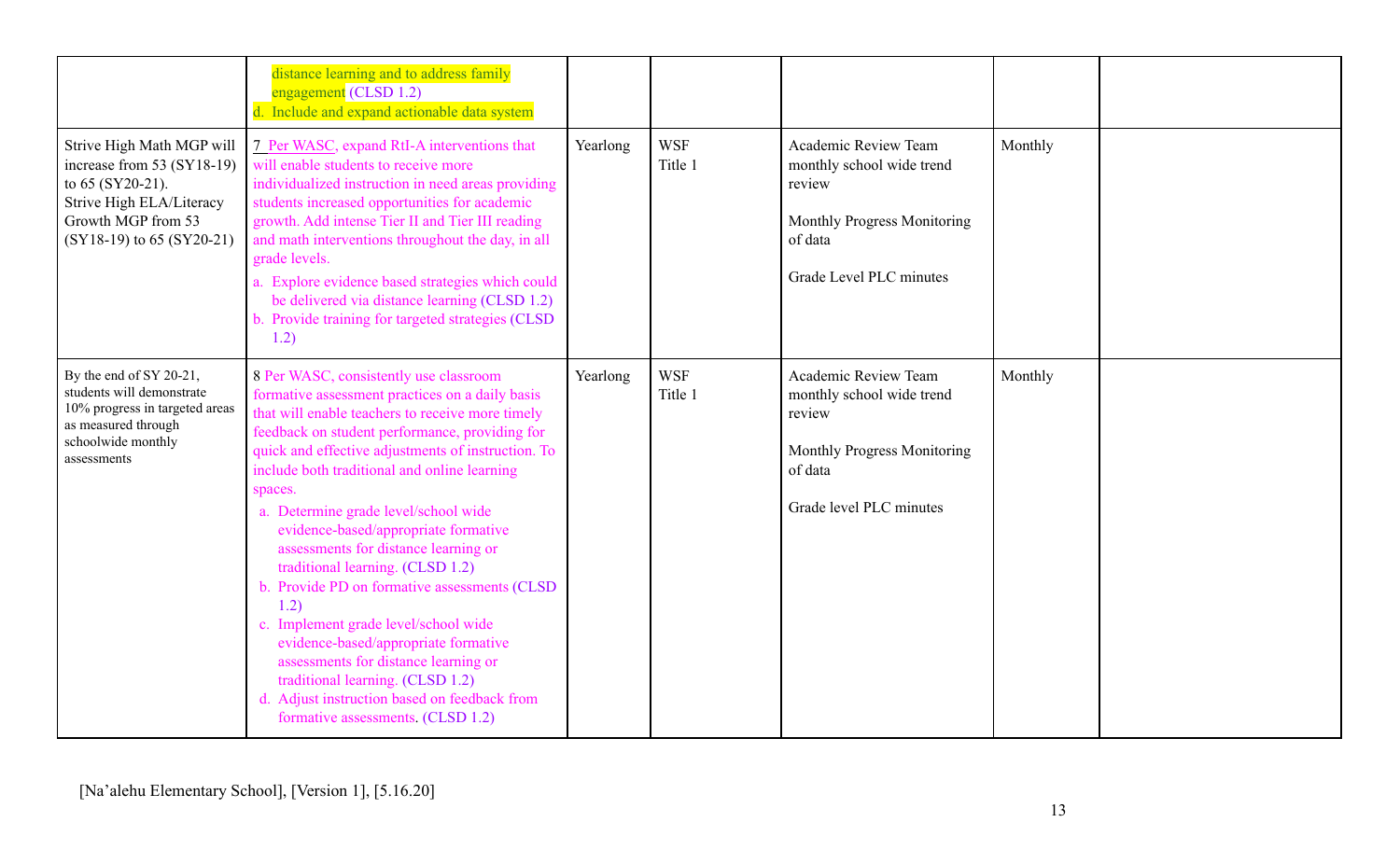| 100% of students will have<br>opportunity to meet<br>competencies using<br>individualized preferences<br>at least once a quarter                                                                                                                                                                                                                                      | 9 Explore how student choice, voice,<br>collaboration, and individualization, per School<br>Design, may be infused into NES structures and<br>core curriculum. CNA.10 DP2<br>a, Research voice and choice to develop a<br>common understanding student voice and choice<br>in curriculum<br>b. Identify and design structures and protocols for<br>student voice and choice in curriculum.<br>c. Provide flexible opportunities for students to<br>have voice and choice in curriculum                | Yearlong | <b>WSF</b><br>Title 1 | Grade level PLC minutes<br>Parent/Teacher/Student Survey<br>results | Quarterly |  |
|-----------------------------------------------------------------------------------------------------------------------------------------------------------------------------------------------------------------------------------------------------------------------------------------------------------------------------------------------------------------------|-------------------------------------------------------------------------------------------------------------------------------------------------------------------------------------------------------------------------------------------------------------------------------------------------------------------------------------------------------------------------------------------------------------------------------------------------------------------------------------------------------|----------|-----------------------|---------------------------------------------------------------------|-----------|--|
| 10% increase per year in<br>students demonstrating the<br>6 GLOs consistently by 4th<br>quarter<br>Self-directed learner 37%<br>$(SY18-19)$ to 47%<br>$(SY20-21)$<br><b>b.</b> Effective Communicator<br>38% (SY18-19) to 48%<br>$(SY20-21)$<br>100% of students will<br>reflect on their learning and<br>performance and set<br>personal goals at least<br>quarterly | 10 Develop practices to ensure Students learn<br>how to take responsibility for their learning<br>outcomes and can make connections along the<br>way to personal future aspirations. (DP4. SA)<br>a. Create student friendly rubrics on<br><b>Self-Directed Learner, Effective</b><br>Communicator (CLSD 1.2)<br>Work with students on age appropriate goal<br>setting $(CLSD 1.2)$<br>c. Utilize rubrics/success criteria for students to<br>reflect on their learning and performance<br>(CLSD 1.2) | Yearlong | <b>WSF</b><br>Title 1 | Quarterly report card                                               | Quarterly |  |

#### **Staff Outcomes (SY 2020-21)**

| <b>Measurable Outcome(s)</b> | <b>Enabling Activity</b><br>(SW6) | <b>Duration</b><br>Fall, Spring,<br>Yearlong | <b>Source of Funds</b><br>Program ID<br>(SW5) | <b>School Monitoring Activity</b><br>(SW3) | Frequency<br>Quarter,<br>Semester, Annual | <b>Complex Monitoring Activity</b><br>(to be completed by CAS) |
|------------------------------|-----------------------------------|----------------------------------------------|-----------------------------------------------|--------------------------------------------|-------------------------------------------|----------------------------------------------------------------|
|------------------------------|-----------------------------------|----------------------------------------------|-----------------------------------------------|--------------------------------------------|-------------------------------------------|----------------------------------------------------------------|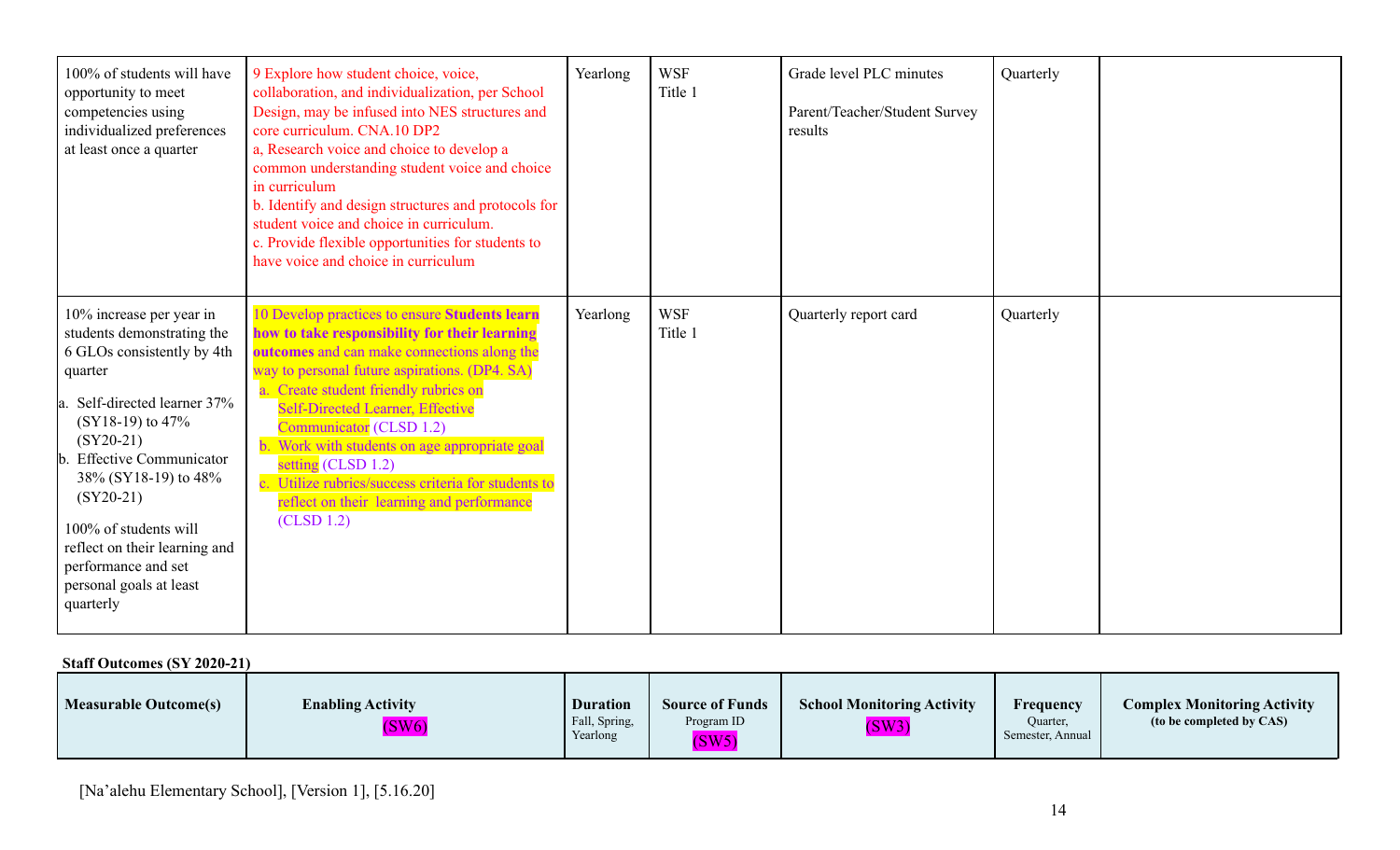| 100% of teachers will<br>deliver effective and<br>rigorous instruction as<br>measured by student<br>progress in targeted areas<br>100% of teachers receive<br>PD on targeted topics:<br>choice & voice; standards<br>& core curriculum as<br>measured by sign in<br>sheets<br>100% of staff will<br>demonstrate proficiency<br>in area of responsibility | 1. Differentiated staff support (CLSD 1.3)<br>a. Ensure all teachers demonstrate effectiveness<br>on all indicators of the Framework for Teaching<br>and NES initiatives through ongoing support and<br>professional development in order to ensure all<br>students meet and/or exceed proficiency on<br>school wide and State assessment targets<br>b. Ensure all staff demonstrate effectiveness in<br>area of responsibility by providing professional<br>development opportunities                                                                                                                                                                                                                                                                                                   | Yearlong | <b>WSF</b><br>Title 1 | Monthly Progress Monitoring<br>meeting<br><b>Monthly Assessments</b><br>Grade Level PLC record review<br>(SW6) | Monthly |  |
|----------------------------------------------------------------------------------------------------------------------------------------------------------------------------------------------------------------------------------------------------------------------------------------------------------------------------------------------------------|------------------------------------------------------------------------------------------------------------------------------------------------------------------------------------------------------------------------------------------------------------------------------------------------------------------------------------------------------------------------------------------------------------------------------------------------------------------------------------------------------------------------------------------------------------------------------------------------------------------------------------------------------------------------------------------------------------------------------------------------------------------------------------------|----------|-----------------------|----------------------------------------------------------------------------------------------------------------|---------|--|
| 100% of staff will receive<br>PD to be effective, ethical<br>users of technology                                                                                                                                                                                                                                                                         | 2 The school's instructional technology design<br>is driven by the pedagogical approach and the<br>learning deliverables of the school design<br>components. (20-21) Teachers use technology<br>to extend the capabilities of students to engage<br>in higher sophistication of design, research,<br>interaction, sharing, and creating. (20-21)<br>a. Continue development of technology plan to<br>ensure infrastructure (hardware, software,<br>online programs, connectivity, HIDOE<br>Acceptable Use Policy, etc) is available to<br>implement the range of core programs,<br>intervention programs, data tracking, and<br>professional development for all staff<br>Explore an instructional technology design, to<br>include distance learning plan as part of<br>technology plan | Yearlong | <b>WSF</b><br>Title 1 | Monthly Progress Monitoring<br>meeting<br><b>Monthly Assessments</b><br>Grade Level PLC record review<br>(SW6) |         |  |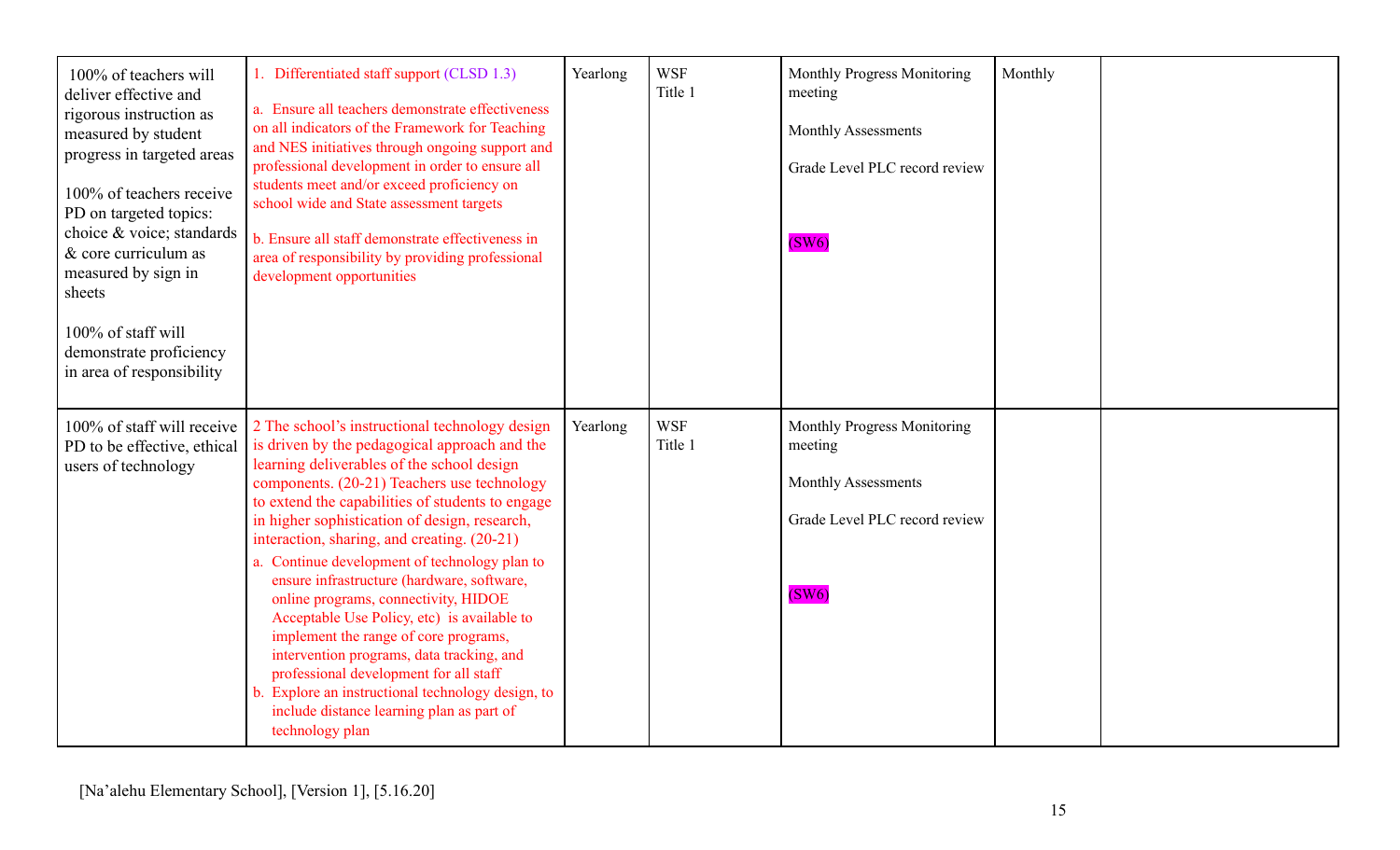|                                                                                                                                                     | c. Adopt an instructional technology design to<br>meet all students needs<br>d. Provide PD and opportunities for teachers to<br>access Open Educational Resources (OER)<br>(CLSD 1.3)<br>e. Provide PD and appropriate resources for all<br>staff (CLSD $1.3$ )                                                                                                                                                                                                                                                                                                                                                                                                                                                                                                                                                                                                                                              |           |                       |                                                                                              |           |  |
|-----------------------------------------------------------------------------------------------------------------------------------------------------|--------------------------------------------------------------------------------------------------------------------------------------------------------------------------------------------------------------------------------------------------------------------------------------------------------------------------------------------------------------------------------------------------------------------------------------------------------------------------------------------------------------------------------------------------------------------------------------------------------------------------------------------------------------------------------------------------------------------------------------------------------------------------------------------------------------------------------------------------------------------------------------------------------------|-----------|-----------------------|----------------------------------------------------------------------------------------------|-----------|--|
| 100% of teachers will<br>provide students the<br>opportunity to meet<br>competencies using<br>individualized preferences<br>at least once a quarter | 3 Ensure teachers provide students with<br>opportunities to engage with learning through<br>pedagogical practices tailored to student's<br>interests and passions, while maintaining a high<br>level of alignment with quality standards.<br>Students have the opportunity to meet<br>competencies using individualized preferences.<br>The school recognizes and celebrates students<br>as bringing to the classroom different learning<br>styles and experiences (DP4.PL)<br>a. Explore how to provide students with<br>opportunities to engage with learning<br>through pedagogical practices tailored to<br>students' interest while, creating alignment<br>with quality standards<br>Engage in knowledge sharing about how the<br>students' personal interests can be used as a<br>motivator for higher skill development.<br>Provide students with opportunities to meet<br>individualized preferences | Quarterly | <b>WSF</b><br>Title 1 | Grade level PLC minutes<br>Parent/Teacher/Student Survey<br>results                          | Monthly   |  |
| 100% of staff will receive<br>PD and support in HA                                                                                                  | 4 HĀ designers Convening Process Guide to<br>develop partnerships with family and<br>community members to engage and empower<br>their roles in literacy needs (CLSD 1.7, 7.3)<br>a. PD will be provided as needed around<br>building relationships from a cultural<br>standpoint to help support the school's                                                                                                                                                                                                                                                                                                                                                                                                                                                                                                                                                                                                |           | <b>WSF</b>            | Convening process notes and<br>action plan<br>PD records<br><b>Family Engagement records</b> | Quarterly |  |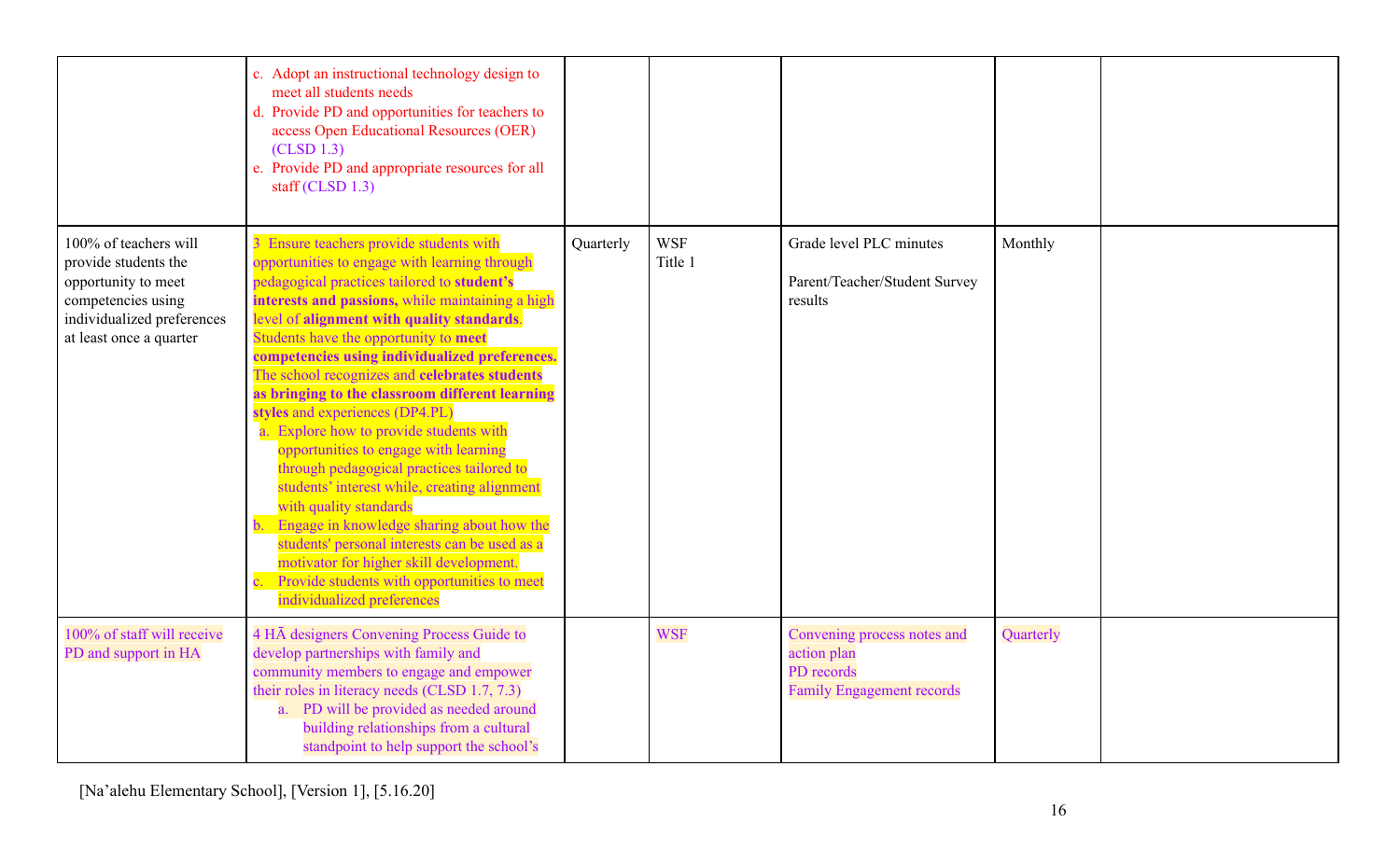| z ettorts |  |  |  |
|-----------|--|--|--|
|           |  |  |  |

### **Pipeline of Emerging Ideas: Pilot Projects and Design Thinking**

When HIDOE references innovation and emerging ideas, the Department is responding to important mindsets that embrace new ideas, replace dated practices, and strive for better solutions. Therefore, the Learning Organization must be prepared to uphold innovative learning environments that elevate a school's collective work, expand capacity to improve, and continuously advance student learning.

The HIDOE 2030 Promise Plan will be drafted to help school communities open conversations about the *Pipeline of Emerging Ideas*.

**School Ideas for Innovation and Pilot Projects Conditions Conditions Conditions Conditions Conditions Conditions Conditions Conditions Conditions Conditions Conditions Conditions Conditions Con**